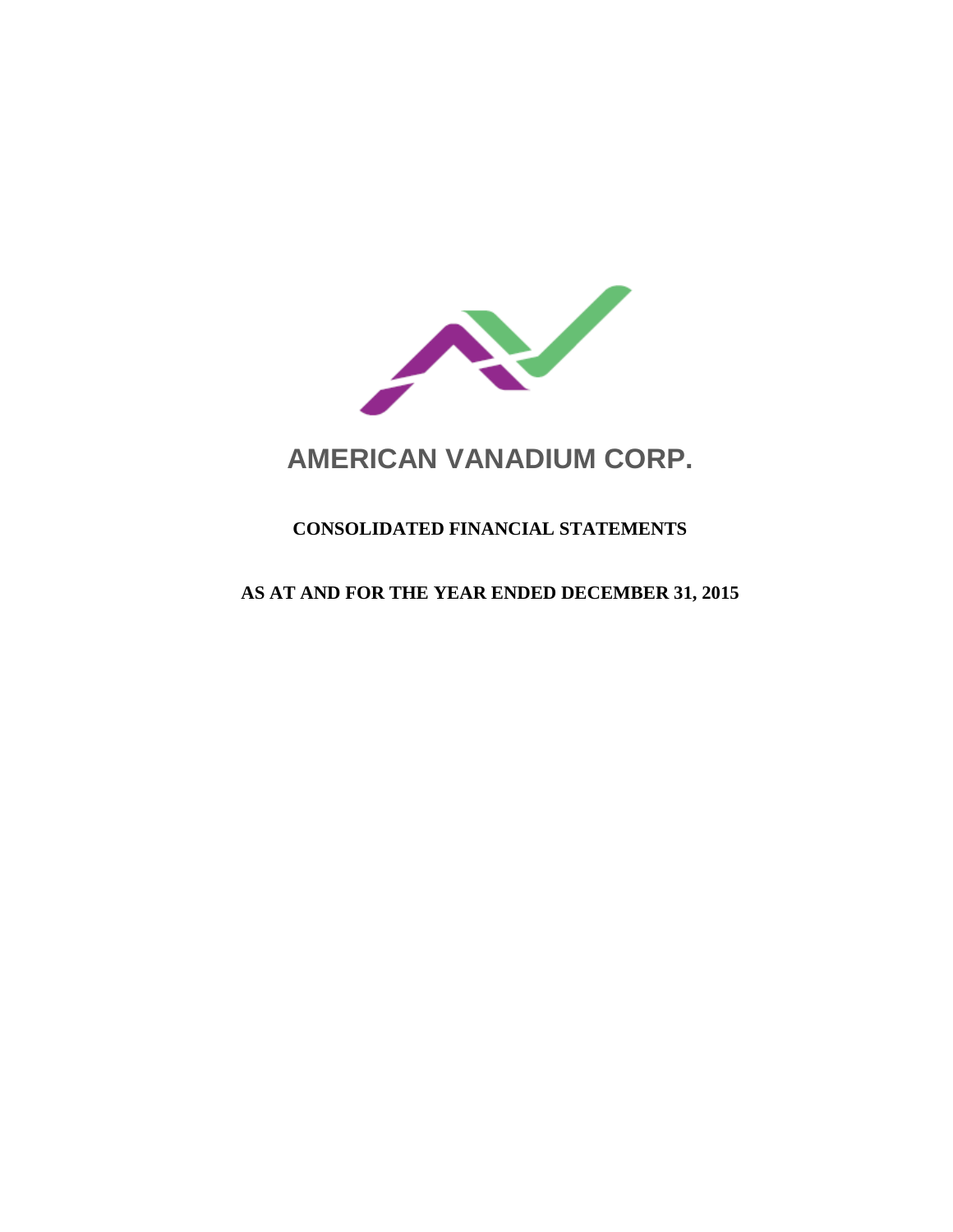## **INDEPENDENT AUDITORS' REPORT**

To the Shareholders of American Vanadium Corp.

We have audited the accompanying consolidated financial statements of American Vanadium Corp., which comprise the consolidated balance sheets as at December 31, 2015 and 2014 and the consolidated statements of loss and comprehensive loss, changes in shareholders' (deficiency) equity and cash flows for the years then ended, and a summary of significant accounting policies and other explanatory information.

## *Management's Responsibility for the Consolidated Financial Statements*

Management is responsible for the preparation and fair presentation of these consolidated financial statements in accordance with International Financial Reporting Standards, and for such internal control as management determines is necessary to enable the preparation of consolidated financial statements that are free from material misstatement, whether due to fraud or error.

## *Auditors' Responsibility*

Our responsibility is to express an opinion on these consolidated financial statements based on our audits. We conducted our audits in accordance with Canadian generally accepted auditing standards. Those standards require that we comply with ethical requirements and plan and perform the audit to obtain reasonable assurance about whether the consolidated financial statements are free from material misstatement.

An audit involves performing procedures to obtain audit evidence about the amounts and disclosures in the consolidated financial statements. The procedures selected depend on the auditors' judgment, including the assessment of the risks of material misstatement of the consolidated financial statements, whether due to fraud or error. In making those risk assessments, the auditor considers internal control relevant to the entity's preparation and fair presentation of the consolidated financial statements in order to design audit procedures that are appropriate in the circumstances, but not for the purpose of expressing an opinion on the effectiveness of the entity's internal control. An audit also includes evaluating the appropriateness of accounting policies used and the reasonableness of accounting estimates made by management, as well as evaluating the overall presentation of the consolidated financial statements.

We believe that the audit evidence we have obtained in our audits is sufficient and appropriate to provide a basis for our audit opinion.

## *Opinion*

In our opinion, these consolidated financial statements present fairly, in all material respects, the financial position of American Vanadium Corp. as at December 31, 2015 and 2014 and its financial performance and its cash flows for the years then ended in accordance with International Financial Reporting Standards.

## *Emphasis of Matter*

Without qualifying our opinion, we draw attention to Note 2 in the consolidated financial statements which describes conditions and matters that indicate the existence of a material uncertainty that may cast significant doubt about American Vanadium Corp.'s ability to continue as a going concern.

## **"DAVIDSON & COMPANY LLP"**

April 27, 2016





1200 - 609 Granville Street, P.O. Box 10372, Pacific Centre, Vancouver, B.C., Canada V7Y 1G6 Telephone (604) 687-0947 Davidson-co.com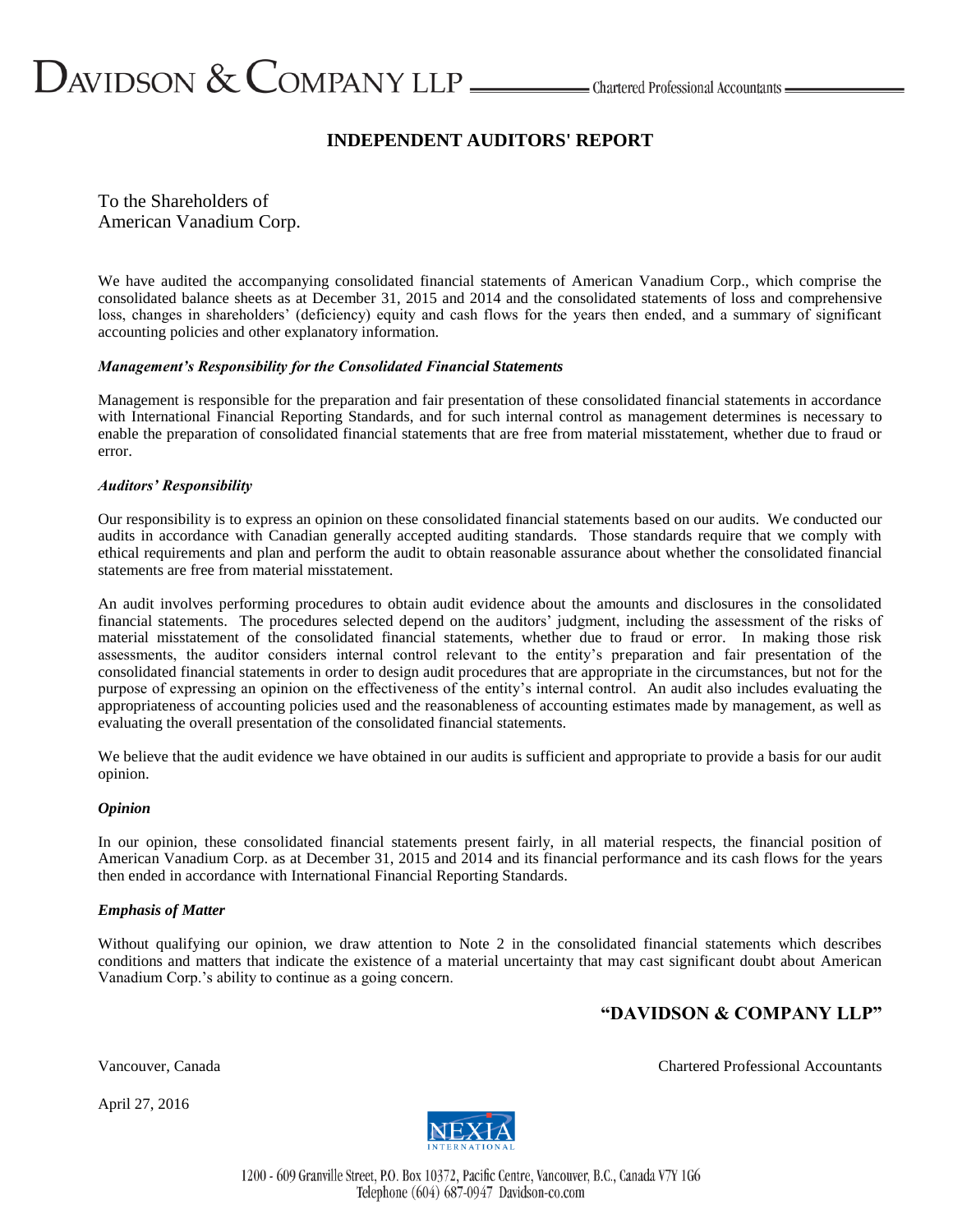#### **AMERICAN VANADIUM CORP.**  CONSOLIDATED BALANCE SHEETS IN CANADIAN DOLLARS

|                                                           | December 31          | December 31  |
|-----------------------------------------------------------|----------------------|--------------|
|                                                           | 2015                 | 2014         |
|                                                           | \$                   | \$           |
| <b>ASSETS</b>                                             |                      |              |
| <b>Current assets</b>                                     |                      |              |
| Cash                                                      | 180,076              | 78,413       |
| Amounts receivable                                        | 3,240                | 42,826       |
| Prepaid expenses (Note 4)                                 | 6,417                | 131,459      |
| Total current assets                                      | 189,793              | 252,698      |
| Equipment and deposits on equipment (Note 5)              |                      | 31,508       |
| Reclamation deposit                                       | 37,385               | 178,937      |
| Mineral properties (Note 6)                               | 1                    | 41,637       |
| <b>Total assets</b>                                       | 227,119              | 504.780      |
|                                                           |                      |              |
| <b>LIABILITIES AND SHAREHOLDERS' DEFICIENCY</b>           |                      |              |
| <b>Current liabilities</b>                                |                      |              |
| Accounts payable and accrued liabilities (Note 9)         | 5,334,451            | 2,268,093    |
| Shareholder loan (Note 7)                                 | 200,000              |              |
| <b>Total liabilities</b>                                  | 5,534,451            | 2,268,093    |
|                                                           |                      |              |
| <b>Shareholders' deficiency</b><br>Share capital (Note 8) |                      | 30,100,545   |
|                                                           | 30,398,693<br>64,427 |              |
| Subscription receipts (Note 8)                            |                      |              |
| <b>Equity reserves</b>                                    | 3,905,391            | 3,939,532    |
| Deficit                                                   | (39,675,843)         | (35,803,390) |
| <b>Total shareholders' deficiency</b>                     | (5,307,332)          | (1,763,313)  |
| Total liabilities and shareholders' deficiency            | 227,119              | 504,780      |

**Basis of presentation and continuance of operations (Note 2)**

**On behalf of the Board:**

*Signed: "William Radvak"* Director *Signed: "Brian E. Bayley"* Director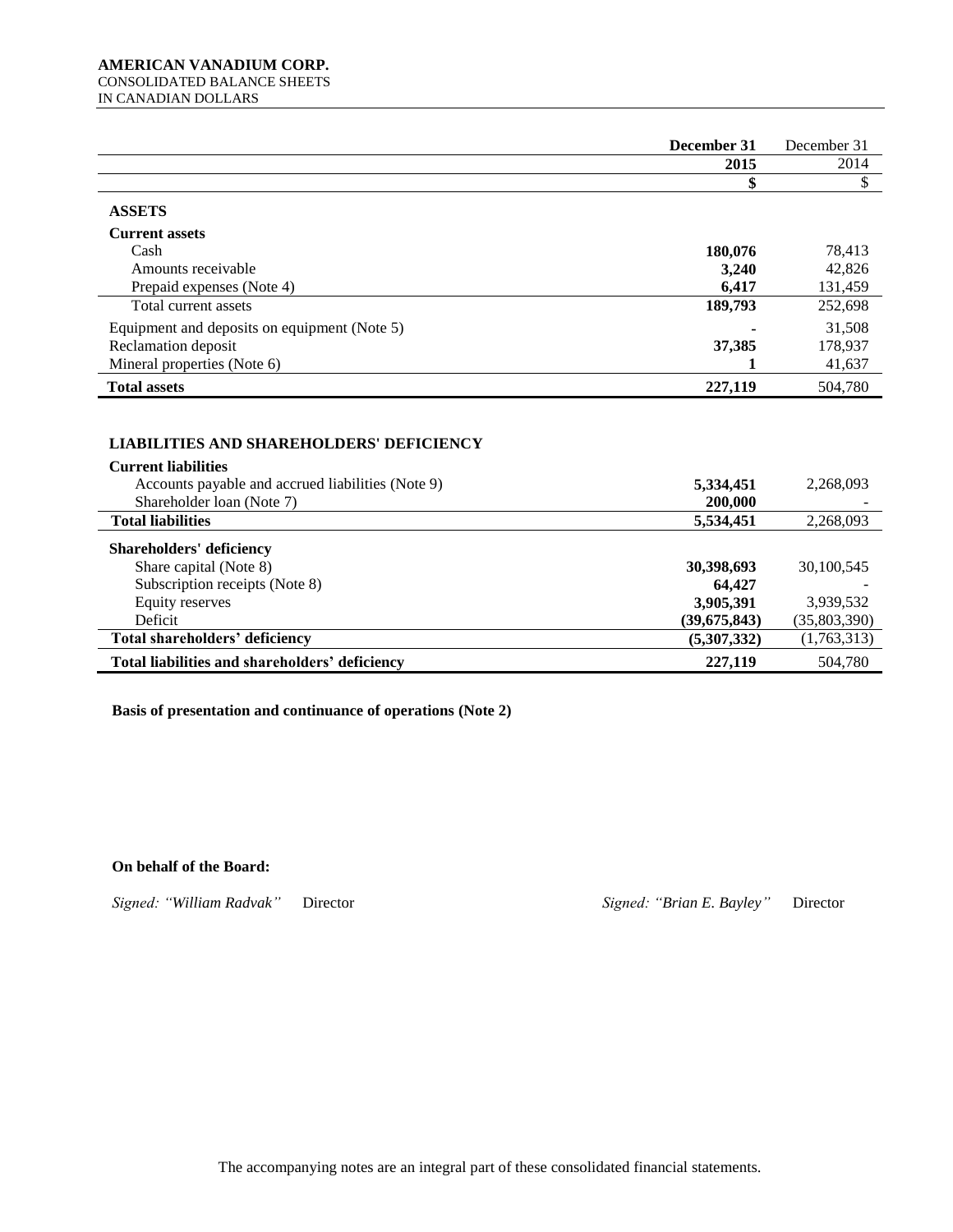## **AMERICAN VANADIUM CORP.**  CONSOLIDATED STATEMENTS OF LOSS AND COMPREHENSIVE LOSS IN CANADIAN DOLLARS

|                                                                           | For the year ended | For the year ended |
|---------------------------------------------------------------------------|--------------------|--------------------|
|                                                                           | December 31        | December 31        |
|                                                                           | 2015               | 2014               |
|                                                                           | \$                 | $\mathbb{S}$       |
| <b>Exploration and evaluation expenses</b> (Note 6)                       | (287, 148)         | (2,638,121)        |
| General and administrative expenses:                                      |                    |                    |
| Salaries and benefits (Note 9)                                            | 381,941            | 1,427,172          |
| Consulting (Note 9)                                                       | 164,620            | 991,667            |
| Office facilities and administrative services, net of recoveries (Note 9) | 143,628            | 206,221            |
| Office and sundry                                                         | 67,729             | 142,536            |
| Transfer agent, listing and filing fees                                   | 48,874             | 60,325             |
| Audit and legal                                                           | 35,162             | 117,039            |
| Stock-based compensation (Notes 8 and 9)                                  | (34, 386)          | 717,713            |
| Travel                                                                    | 30,822             | 270,887            |
| Amortization (Note 5)                                                     | 24,362             | 28,627             |
| Investor relations and shareholder information                            | 15,280             | 102,941            |
| CellCube demonstration                                                    |                    | 134,542            |
| Total general and administrative expenses                                 | (878, 032)         | (4,199,670)        |
| Impairment of CellCube units (Note 4)                                     | (2,372,722)        | (412,921)          |
| Impairment of mineral properties (Note 6)                                 | (294, 835)         | (2,111,926)        |
| Foreign exchange loss                                                     | (113,767)          | (203,910)          |
| Write-off of accounts payable and accrued liabilities (Note 7)            | 73,942             |                    |
| Write-off of expense advance                                              | (10,000)           |                    |
| Other income                                                              | 9,949              |                    |
| Interest income                                                           | <b>160</b>         | 7,043              |
| Impairment of equipment and deposits on equipment (Note 5)                |                    | (1,004,036)        |
| Net loss and comprehensive loss                                           | (3,872,453)        | (10, 563, 541)     |
| <b>Basic and diluted loss per share (Note 14)</b>                         | (0.06)             | (0.18)             |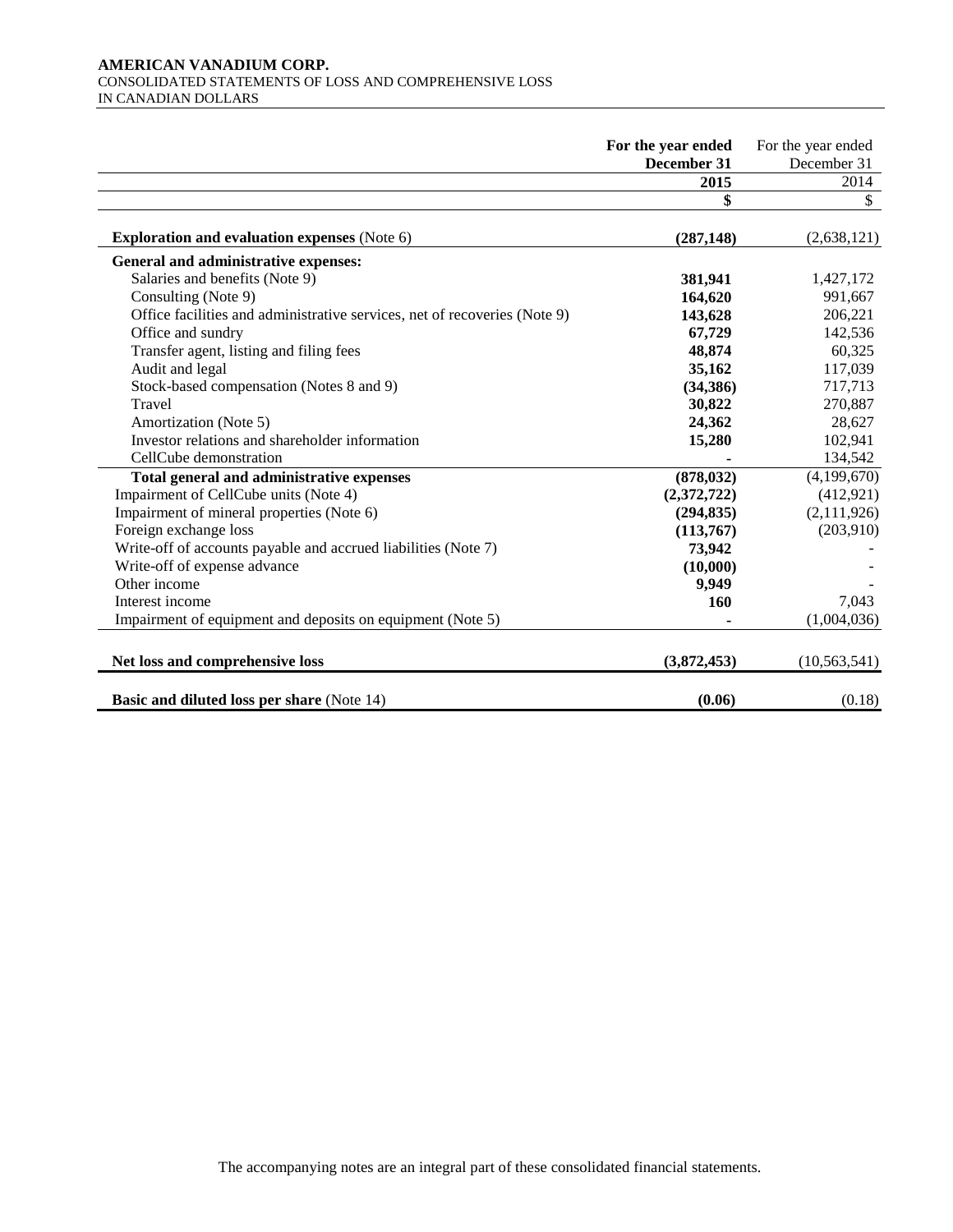## **AMERICAN VANADIUM CORP.**

CONSOLIDATED STATEMENTS OF CHANGES IN SHAREHOLDERS' (DEFICIENCY) EQUITY IN CANADIAN DOLLARS

|                                             |            | <b>Share Subscription</b> | <b>Equity</b>   |                |                |
|---------------------------------------------|------------|---------------------------|-----------------|----------------|----------------|
|                                             | Capital    | <b>Receipts</b>           | <b>Reserves</b> | <b>Deficit</b> | <b>Total</b>   |
|                                             |            |                           |                 |                | \$             |
| Balance, December 31, 2013                  | 24,097,538 |                           | 3,493,384       | (25, 239, 849) | 2,351,073      |
| Private placements, net of share issuance   |            |                           |                 |                |                |
| costs                                       | 5,710,958  |                           | 12,204          |                | 5,723,162      |
| Exercise of warrants                        | 9,674      |                           | (1, 394)        |                | 8,280          |
| Stock-based compensation                    | 282,375    |                           | 435,338         |                | 717,713        |
| Net comprehensive loss for the year         |            |                           |                 | (10, 563, 541) | (10, 563, 541) |
| Balance, December 31, 2014                  | 30,100,545 |                           | 3,939,532       | (35,803,390)   | (1,763,313)    |
| Private placements, net of share issuance   |            |                           |                 |                |                |
| costs                                       | 202,100    |                           | 245             |                | 202,345        |
| Funds received for shares issued subsequent |            |                           |                 |                |                |
| to year end                                 |            | 64,427                    |                 |                | 64,427         |
| Shares issued for settlement of accounts    |            |                           |                 |                |                |
| payable                                     | 93,648     |                           |                 |                | 93,648         |
| Shares issued on termination of consulting  |            |                           |                 |                |                |
| contract                                    | 2,400      |                           |                 |                | 2,400          |
| Stock-based compensation                    |            |                           | (34, 386)       |                | (34, 386)      |
| Net comprehensive loss for the year         |            |                           |                 | (3,872,453)    | (3,872,453)    |
| Balance, December 31, 2015                  | 30,398,693 | 64,427                    | 3,905,391       | (39, 675, 843) | (5,307,332)    |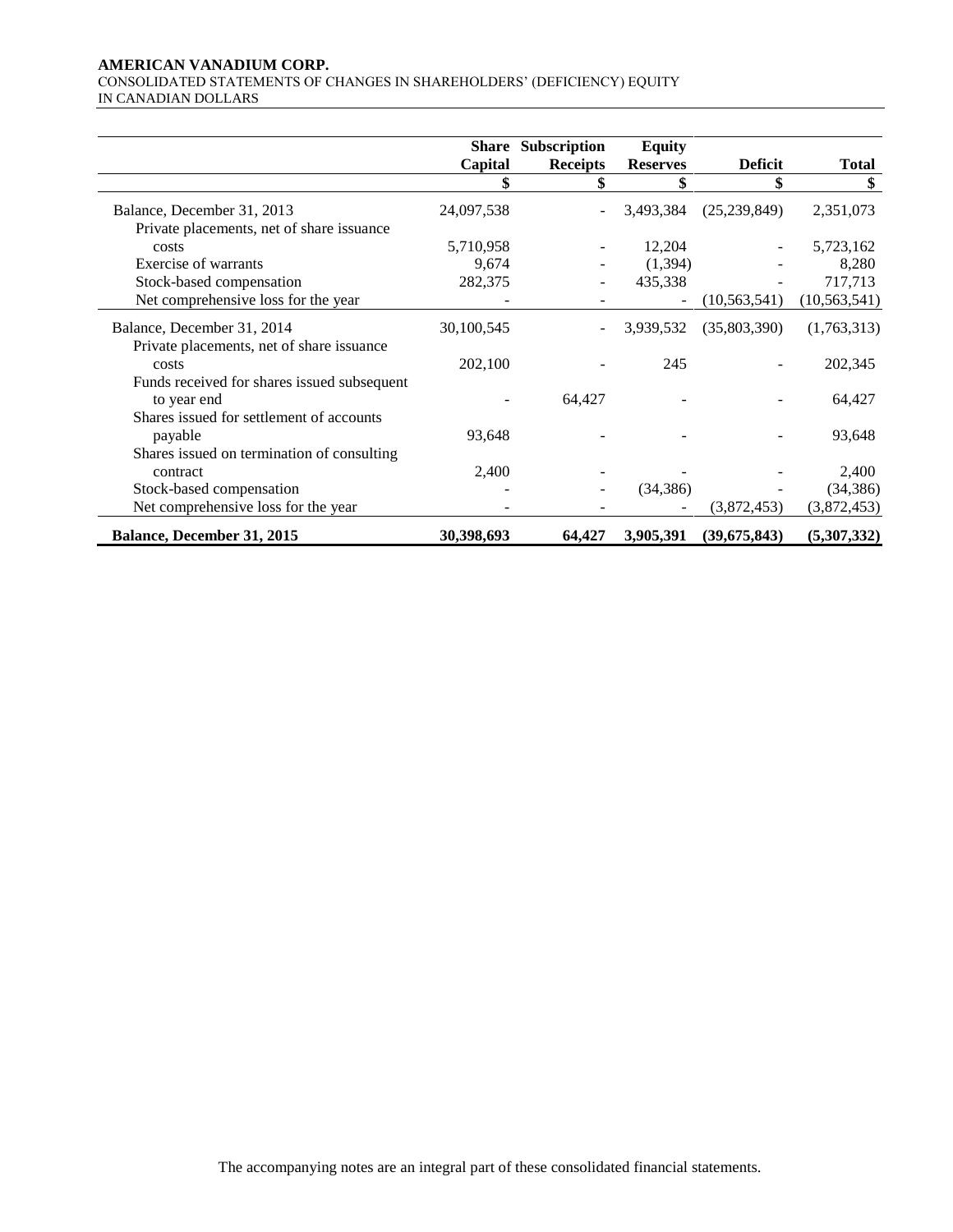#### **AMERICAN VANADIUM CORP.**  CONSOLIDATED STATEMENTS OF CASH FLOWS IN CANADIAN DOLLARS

|                                                         | For the year ended<br>December 31 | For the year ended<br>December 31 |
|---------------------------------------------------------|-----------------------------------|-----------------------------------|
|                                                         | 2015                              | 2014                              |
|                                                         | \$                                | \$                                |
| CASH FLOWS (USED IN) FROM OPERATING ACTIVITIES          |                                   |                                   |
| Net loss                                                | (3,872,453)                       | (10, 563, 541)                    |
| Items not involving cash:                               |                                   |                                   |
| Impairment of CellCube units                            | 2,372,722                         |                                   |
| Impairment of mineral properties                        | 294,835                           | 2,111,926                         |
| Unrealized foreign exchange loss (gain)                 | 111,426                           | (95, 174)                         |
| Write-off of accounts payable and accrued liabilities   | (73, 942)                         |                                   |
| Stock-based compensation                                | (34, 386)                         | 717,713                           |
| Amortization                                            | 24,362                            | 28,627                            |
| Write-off of expense advance                            | 10,000                            |                                   |
| Expenses settled through the issuance of shares         | 2,400                             |                                   |
| Other income                                            |                                   |                                   |
|                                                         | (9,949)                           | 1,004,036                         |
| Impairment of equipment and deposits on equipment       |                                   |                                   |
| Changes in non-cash working capital balances:           |                                   |                                   |
| Accounts payable and accrued liabilities                | 496,600                           | 17,795                            |
| Prepaid expenses                                        | 125,042                           | 18,986                            |
| Amounts receivable                                      | 29,586                            | 8,814                             |
| Non-operating income:                                   |                                   |                                   |
| Interest income                                         | (160)                             | (7,043)                           |
| Net cash used in operating activities                   | (523, 916)                        | (6,757,861)                       |
| CASH FLOWS FROM (USED IN) INVESTING ACTIVITIES          |                                   |                                   |
| Decrease (increase) in reclamation deposit              | 141,552                           | (8,982)                           |
| Proceeds from sale of equipment                         | 17,095                            |                                   |
| Interest income                                         | 160                               | 7,043                             |
| Purchase of equipment and payment of equipment deposit  |                                   | (117, 847)                        |
| Mineral property acquisition costs                      |                                   | (236, 279)                        |
|                                                         | 158,807                           |                                   |
| Net cash from (used in) investing activities            |                                   | (356,065)                         |
| <b>CASH FLOWS FROM FINANCING ACTIVITIES</b>             |                                   |                                   |
| Proceeds from issuance of shares, net of issuance costs | 202,345                           | 5,731,442                         |
| Proceeds from shareholder loan                          | 200,000                           |                                   |
| Subscription funds received, net of issuance costs      | 64,427                            |                                   |
| Net cash from financing activities                      | 466,772                           | 5,731,442                         |
| Change in cash for the year                             | 105,176                           | (1,382,484)                       |
| Cash, beginning of year                                 | 78,413                            | 1,460,897                         |
|                                                         |                                   |                                   |
| Cash, end of year                                       | 180,076                           | 78,413                            |

#### **Supplemental Cash Flow Information**

*Non-cash financing activities*

- During the year ended December 31, 2015, the Company settled accounts payable of \$93,648 through the issuance of common shares.
- During the year ended December 31, 2015, the Company issued share purchase warrants valued at \$245 (2014 \$12,204) as payment for agents' and finders' fees related to various private placements of common shares, which are recorded as share issuance costs.
- During the year ended December 31, 2014, the Company issued common shares valued at \$282,375 to certain employees for bonus or stock-based compensation arrangements.
- During the year ended December 31, 2014, \$1,394 was reclassified from equity reserves to share capital on the exercise of warrants.

#### *Income taxes and interest paid*

During the years ended December 31, 2015 and 2014, the Company did not receive or pay any amounts for income taxes.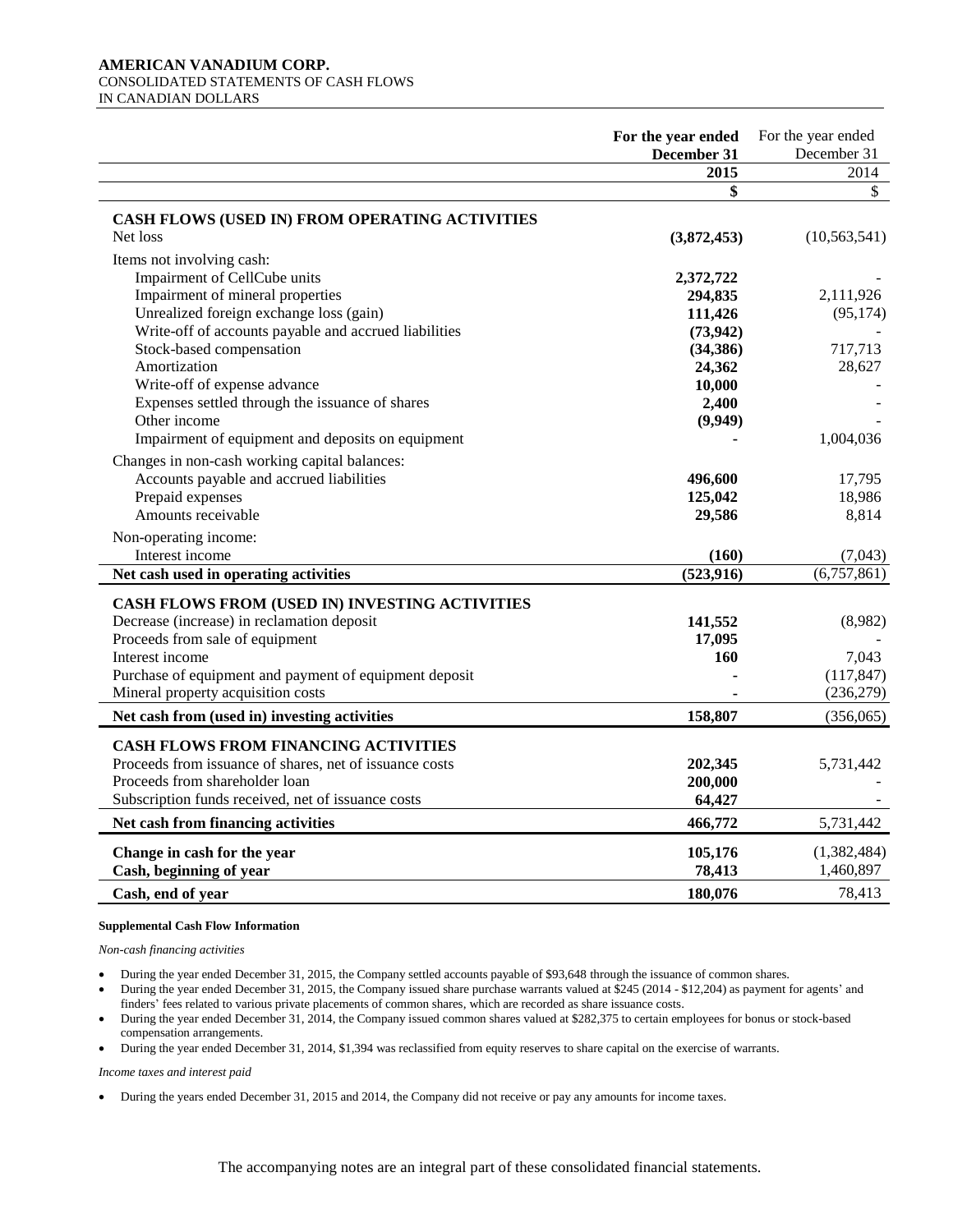## **1. NATURE OF OPERATIONS**

American Vanadium Corp. (the "Company"), incorporated under the *Canada Business Corporations Act*, is the Master Sales Agent in North America for the CellCube vanadium redox flow energy system ("CellCube"), produced by Gildemeister Energy Solutions, Cellstrom GmbH ("Gildemeister") of Germany. The CellCube is a commercially available vanadium flow battery capable of delivering long-duration energy storage for a broad range of applications, such as renewable energy integration and the reduction of demand charge tariffs levied by utilities.

In addition to marketing CellCube units, the Company has claims in the Gibellini Property ("Gibellini"), a vanadium deposit located in Eureka County, Nevada, which will expire in 2016 unless lease agreements are renewed or claim maintenance payments are made.

The address of the Company's principal place of business is Suite #1703, 595 Burrard St., Vancouver, British Columbia, Canada, and its shares trade on the TSX-Venture Exchange (the "Exchange") under the symbol "AVC".

## **2. BASIS OF PRESENTATION AND CONTINUANCE OF OPERATIONS**

## **Statement of compliance**

These consolidated financial statements, including comparative periods, have been prepared using accounting policies consistent with International Financial Reporting Standards ("IFRS"), as issued by the International Accounting Standards Board ("IASB"), and Interpretations of the International Financial Reporting Interpretations Committee ("IFRIC").

These consolidated financial statements have been prepared in accordance with IFRS in effect as at December 31, 2015. Significant accounting policies and the applicable basis of measurement used in the preparation of these consolidated financial statements are described in Note 3.

These consolidated financial statements were authorized by the Board of Directors on April 27, 2016.

## **Going concern**

These consolidated financial statements have been prepared on the assumption that the Company will continue on a going concern basis. However, the Company has generally incurred losses and negative operating cash flows since its incorporation, and as at December 31, 2015, the Company had a working capital deficit of \$5,344,658 (2014 - \$2,015,395) and had a shareholders' deficiency of \$5,307,332 (2014 - \$1,763,313).

Historically, the Company has accessed equity markets for financing, but in 2015 the Company was unable to raise the amounts required to fund its operations and, as a result, it curtailed its operating activities. In light of the Company's current financial position and challenging access to capital, there can be no assurance that the Company will be able raise additional funds, in which case the Company may be unable to meet its financial obligations. These material uncertainties may cast significant doubt upon the Company's ability to continue as a going concern.

The consolidated financial statements do not include adjustments to amounts and classifications of assets and liabilities that might be necessary should the Company be unable to continue operations.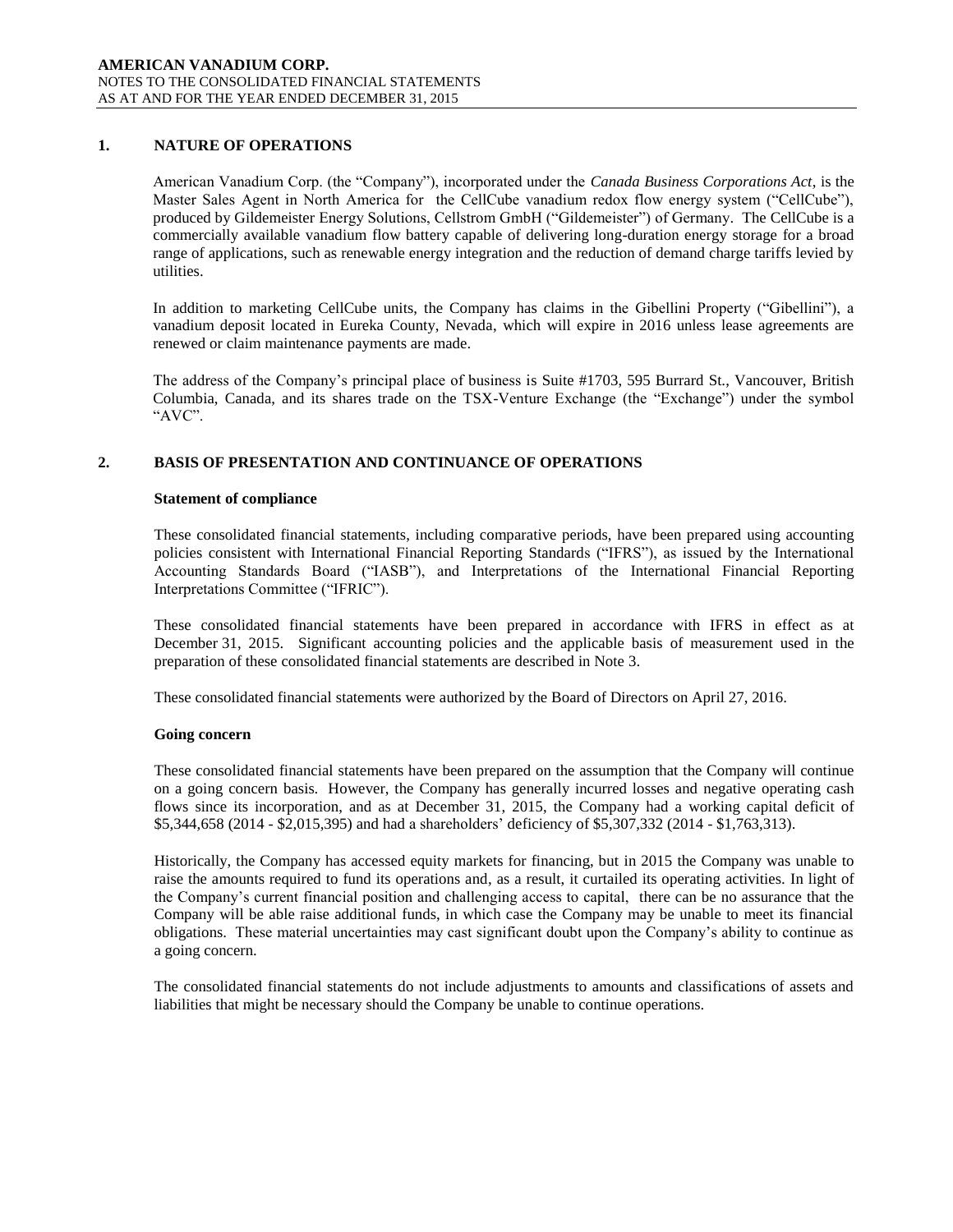## **3. SIGNIFICANT ACCOUNTING POLICIES**

The following accounting policies are those policies which the Company has applied for its consolidated financial statements for the years ended December 31, 2015 and 2014. These policies have been applied consistently to all periods presented in these consolidated financial statements.

## **Basis of consolidation**

These consolidated financial statements include the balances and results of the Company and those entities over which the Company exercises control. Control is achieved where the Company has the power, directly or indirectly, to govern the financial and operating policies of an entity so as to obtain the benefits from its operations.

These consolidated financial statements include the assets, liabilities, income and expenses of the Company and its wholly-owned U.S. subsidiary, American Vanadium US Inc. All intercompany transactions and balances have been eliminated on consolidation. Unless otherwise indicated, all amounts are reported in Canadian dollars.

## **Basis of measurement and presentation currency**

The balances in these consolidated financial statements are prepared using the accrual basis of accounting and have been measured on a historical cost basis, except for cash flow information and financial instruments classified as financial instruments at fair value through profit or loss, which are stated at their fair value.

These financial statements are presented in Canadian dollars, which is also the functional currency of the Company and American Vanadium US Inc.

## **Government grants**

From time to time, the Company may receive grants from governments or government agencies towards the purchase and installation of demonstration CellCube units. When the Company has performed requisite activities and it is virtually certain that these grants will be received, the Company accrues the grants receivable with the offset being recorded as a reduction to the cost base for installations that it records as assets, and as income for other installations.

## **Foreign currency translation**

The functional currency, the primary currency in which an entity operates, is determined for the Company and its consolidated subsidiary. Balances and transactions that are denominated in currencies other than the functional currency are translated to the functional currency as follows:

- Revenue and expense items are translated at the foreign exchange rates prevailing on the dates they occur.
- Non-monetary assets and liabilities are translated at historical foreign exchange rates, unless such items are carried at market value, in which case they are translated at the exchange rate in effect at period end.
- Monetary assets and liabilities are translated at the foreign exchange rate in effect at period end.

Gains and losses arising from changes to the exchange rates used to translate foreign-denominated balances and transactions into the functional currency are recorded as a component of profit or loss in the period in which they occur.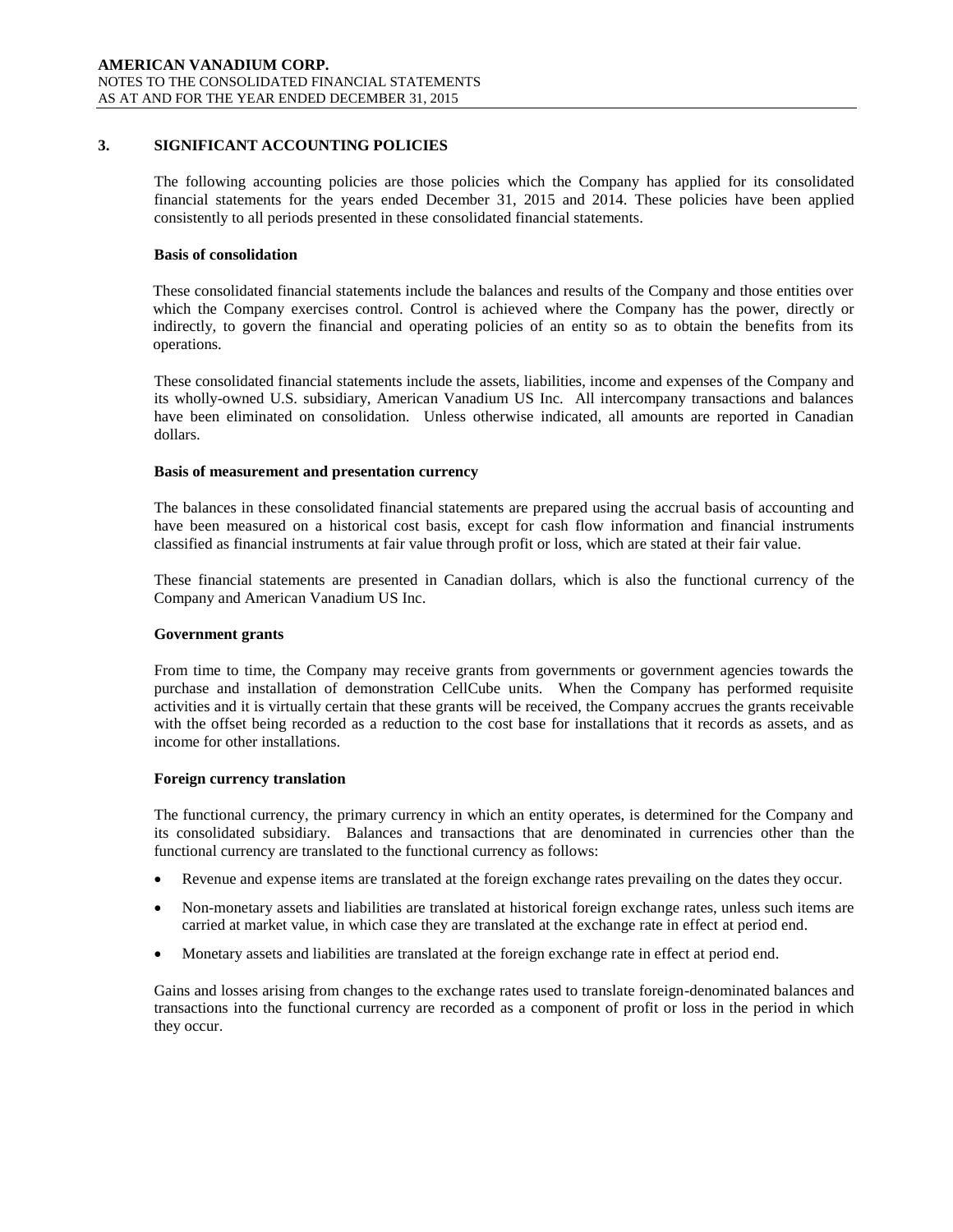## **Financial instruments**

Financial instruments consist of financial assets and financial liabilities and are initially recognized at fair value net of transaction costs, if applicable. Measurement in subsequent periods depends on whether the financial instrument has been classified as "fair value through profit or loss," "loans and receivables," "available-forsale," "held-to-maturity," or "other financial liabilities" as follows:

## i) Financial assets

Financial assets classified as fair value through profit or loss are measured at fair value with unrealized gains and losses recognized in profit or loss for the period in which such gains or losses occur. The Company's cash is classified as fair value through profit or loss.

Financial assets classified as loans and receivables and held-to-maturity are measured at amortized cost using the effective interest rate method. Under this method, all cash flows from these instruments are discounted, where material, to their present value. Over time, this present value is accreted to the future value of remaining cash flows, and this accretion is recorded as interest income. The Company's amounts receivable and reclamation deposit are classified as loans and receivables and no financial assets have been classified as heldto-maturity.

Financial assets classified as available-for-sale are measured at fair value with unrealized gains and losses recognized in other comprehensive income (loss) except for losses in value that are considered other than temporary. Upon disposal of an available-for-sale financial asset, any accumulated other comprehensive income (loss) at the time of disposal is recognized in profit or loss. No financial assets have been classified as availablefor-sale by the Company.

Transaction costs associated with fair value through profit or loss financial assets are expensed as incurred, while transaction costs associated with all other financial assets are included in the initial carrying amount of the asset.

The Company assesses, at each reporting date, whether there is objective evidence that a financial asset or a group of financial assets is impaired. A financial asset or group of financial assets is deemed to be impaired if, and only if, there is objective evidence of impairment as a result of one or more events that has occurred after the initial recognition of the asset and that event has an impact on the estimated future cash flows of the financial asset or group of financial assets.

## ii) Financial liabilities

For financial liabilities classified as other financial liabilities measured at amortized cost using the effective interest rate method, all cash flows from these instruments are discounted, where material, to their present value. Over time, this present value is accreted to the future value of remaining cash flows, and this accretion is recorded as interest expense. The Company's accounts payable and accrued liabilities and shareholder loans are classified as financial liabilities measured at amortized cost, but as the terms of payment are generally of short duration, they are recorded at future value as the impact of discounting is immaterial.

## **Reclamation deposits**

Regardless of whether an actual liability for the reclamation of mineral properties exists, the Company classifies amounts deposited with environmental agencies or amounts held as security for potential reclamation liabilities separately from cash.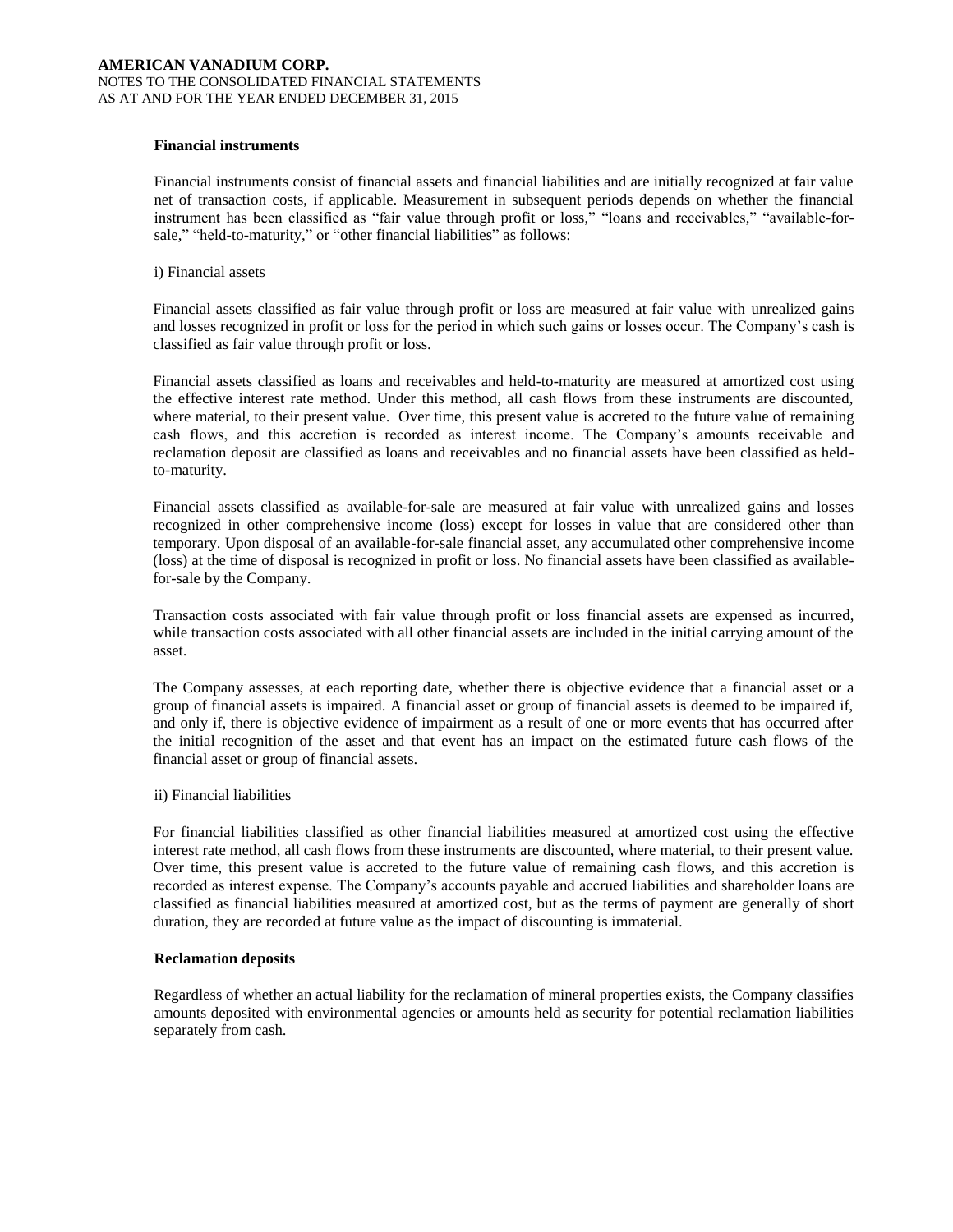## **Equipment**

Equipment is recorded at cost less accumulated amortization. Cost includes the purchase price of the equipment and the directly related costs to transport or prepare the equipment for its intended use. Once an asset is considered to be ready for use, amortization is recorded on a straight-line basis over three to five years, which represents the estimated useful lives of the assets.

## **Mineral properties**

The Company's accounting policy for mineral property costs is dependent on the stage of the properties to which the costs relate. All capitalized costs are attributed to the individual mineral properties to which they relate.

## *Acquisition costs*

All costs incurred to acquire or maintain mineral property rights are capitalized to the relevant property. These costs are not depleted until the property reaches production.

## *Exploration and evaluation expenses*

Costs related to the exploration and evaluation of properties for which no technically or economically feasible reserves have been identified are recorded as an expense in the period incurred. The Company determines that technical and economic feasibility exists when:

- a feasibility study, prepared in accordance with professional geological standards, defines a proven mineral reserve body;
- the Company intends to recover the mineral reserves through mining activity or sale of mineral rights; and
- the Company has sufficient financing available to develop a mine.

## *Development costs*

When technical and economic feasibility exists for a certain property, all costs incurred to further prepare and develop a mine, or to ready the reserve rights for sale, are capitalized. Such costs may include interest on debt financing required to construct a mine or general and overhead expenses that are directly attributable to the property. These capitalized costs are not subject to depletion until such time as the mine is ready for production or the mineral rights are saleable, at which point they are depleted on a unit-of-production basis over the estimated recoverable reserves of each property.

## *Post-development costs*

After a mine is ready for production or mineral reserves are saleable, all costs, including interest on related debt and general and administrative costs are expensed in the period incurred unless they relate to an extension of mineral reserves or a significant improvement in mining operations. In these instances, the expenditures related to the betterment are capitalized and are depleted on a unit-of-production basis over the remaining recoverable reserves.

## **Impairment of mineral properties and equipment**

The carrying amounts of equipment and mineral properties are reviewed for impairment whenever facts and circumstances suggest that the carrying amounts may not be recoverable. If there are indicators of impairment, the recoverable amount of the asset is estimated in order to determine the extent of any impairment. The recoverable amount of an asset is determined as the higher of its fair value less cost to sell and its value in use. An impairment loss exists if the asset's carrying amount exceeds the recoverable amount and is recorded as an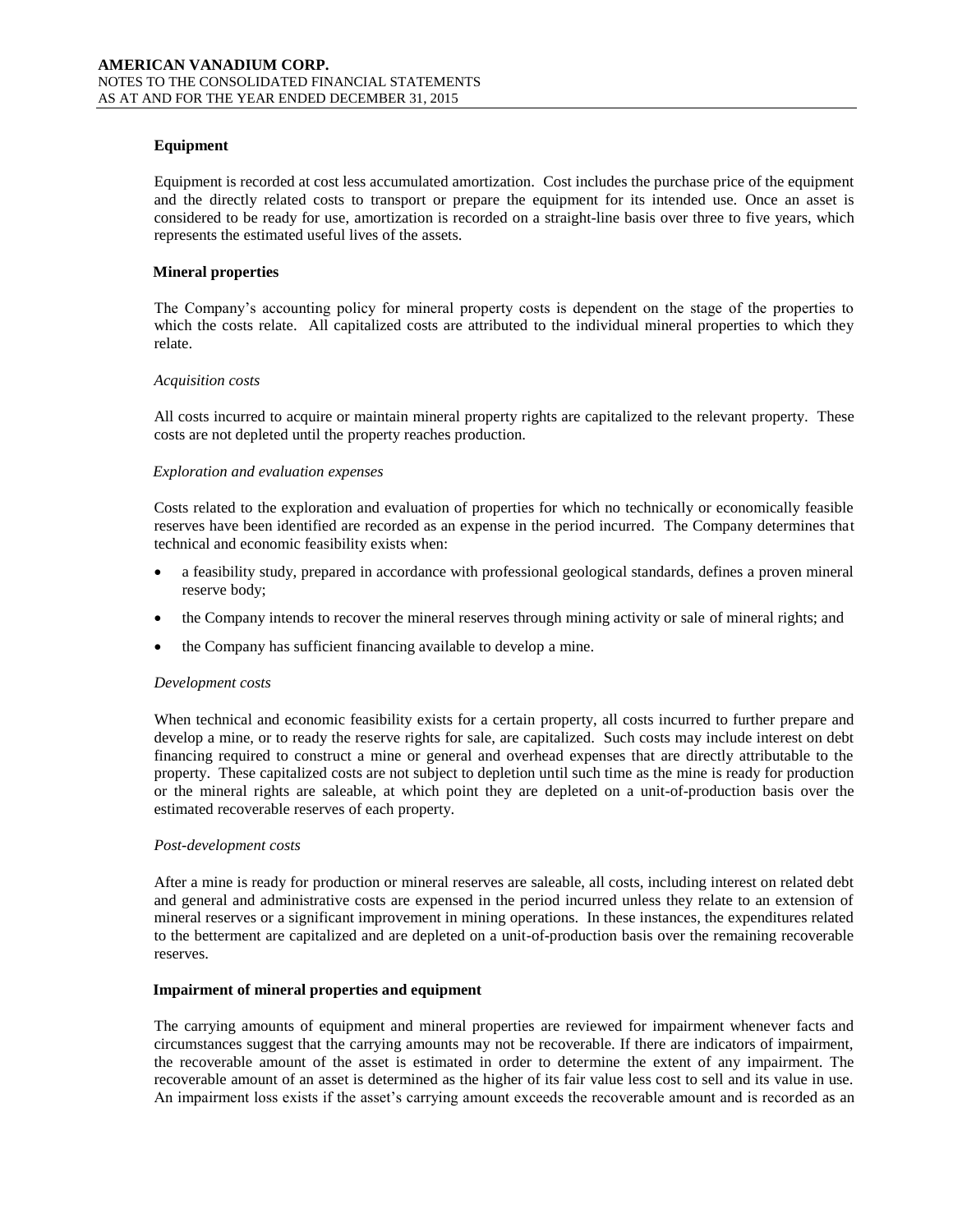expense when identified. Where the asset does not generate cash flows that are independent from other assets, the recoverable amount of the property to which the asset belongs is determined.

Value in use is determined as the present value of the future cash flows expected to be derived from an asset or property. The estimated future cash flows are discounted to their present value using a pre-tax discount rate that reflects current market assessments of the time value of money and the risks specific to the asset for which estimates of future cash flows have not been adjusted. Fair value less cost to sell is the amount obtainable from the sale of an asset or property in an arm's length transaction between knowledgeable, willing parties, less the costs of disposal. For mineral properties, fair value less cost to sell is often estimated using a discounted cash flow approach as fair values from active markets or binding sale agreements are not readily available. Estimated future cash flows are calculated using estimated future prices, mineral reserves and resources, operating and capital costs. All assumptions used are those that an independent market participant would consider appropriate.

Impairments on equipment and mineral properties may be reversed in subsequent periods. When a reversal of impairment is recorded, the carrying value of the asset is increased to its recoverable amount which cannot exceed the carrying amount of the asset that would have existed had no impairment been recognized in prior periods. Any reversal of impairment is recognized as a component of profit or loss when identified.

## **Deferred financing costs**

Expenditures directly related to share issuances are recorded as a deferred financing cost until such time as the shares are issued. When shares are issued, the deferred financing cost is recognized as a reduction of the net proceeds from the share issuance. If no shares are issued, these deferred financing costs are recognized as a component of profit or loss.

#### **Current and deferred income taxes**

Current taxes receivable or payable are estimated on taxable income for the current period at the statutory tax rates enacted or substantively enacted on the balance sheet date.

Deferred tax assets and liabilities are recognized based on the difference between the tax and accounting values of assets and liabilities and are calculated using enacted or substantively enacted tax rates for the periods in which the differences are expected to reverse. The effect of tax rate changes is recognized in earnings or equity, as the case may be, in the period of substantive enactment.

Deferred tax assets are recognized only to the extent that it is probable that future taxable profits of the relevant entity or group of entities, in a particular jurisdiction, will be available against which the assets can be utilized.

#### **Reclamation provision**

The Company recognizes a provision for environmental reclamation of its mineral properties in the period in which the Company becomes legally or constructively liable for future reclamation expenditures. The reclamation provision is initially measured as the present value of future expected reclamation cash flows, discounted using the risk-free interest rate prevailing at the time the liability is incurred, and a corresponding amount is recorded in the carrying value of the related mineral property.

Subsequent to initial measurement, the provision is re-measured using the risk-free interest rate prevailing on each reporting date. Changes to the carrying value of the provision for changes to the discount rate, or for changes to the timing and amount of expected future reclamation cash flows are recorded as an adjustment to the carrying value of the related mineral property. Changes to the carrying value of the provision from the accretion of its discounted value are recorded as a financing expense.

The Company has not recorded reclamation provisions as at December 31, 2015 or 2014.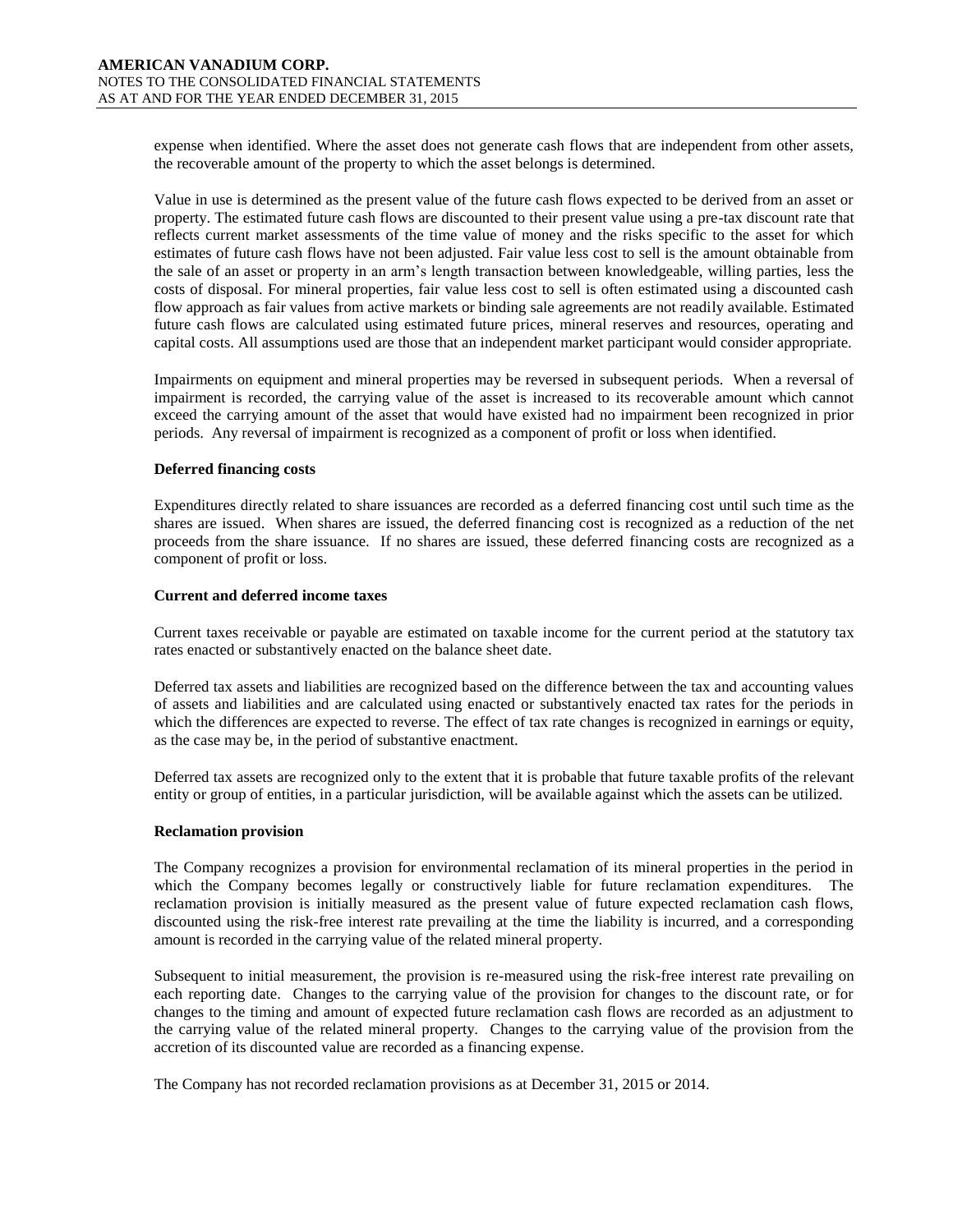## **Stock-based compensation**

#### *Stock options*

The Company recognizes a stock-based compensation charge in operations for stock options granted to employees, officers and directors of the Company, as well as to external consultants. The stock-based compensation charge is based on the fair value of option awards granted, measured using the Black-Scholes option pricing model at the date of issue. The fair value of stock options granted is amortized to expense on a graded basis over the vesting periods of the option granted with an off-setting amount recorded in equity reserves. Any expense recorded for options that are forfeited because non-market vesting conditions are not satisfied is reversed in the period in which forfeiture occurs.

## *Restricted share units and performance shares*

Certain restricted share units and performance shares are granted to employees or consultants to the Company vest and are settled by the issuance of common shares in the Company upon the achievement of non-market, performance milestones. The Company records an expense for those shares which it determines are likely to be issued, at the time that this determination is made. A corresponding equity reserve balance is recognized, which is reclassified to share capital when earned shares are issued. Should shares considered likely to be issued subsequently be considered not likely to be issued, an expense recovery and reversal of the reserve is recorded.

## **Warrants**

Warrants issued by the Company typically accompany an issuance of shares in the Company, and entitle the warrant holder to exercise the warrants for a stated price and a stated number of common shares in the Company. The residual value of the warrants is measured as the incremental difference between the value of the combined share and warrant unit and the fair value of the stand-alone shares; the residual value attributed to warrants is recorded as a component of equity reserves. When warrants are exercised, the fair value of the exercised warrants is reclassified to share capital.

## **(Loss) earnings per share**

Basic (loss) earnings per share is calculated using the weighted-average number of shares outstanding during the period. Diluted earnings per share reflects the dilutive effect of options, warrants and other convertible instruments. Under this method, the dilutive effect on earnings per share reflects the assumption that the proceeds from the exercise of options, warrants and other convertible instruments are used to purchase and cancel common shares at the average market price during the period. In periods that the Company reports a net loss, loss per share is not presented on a diluted basis, as the result would be anti-dilutive.

#### **Judgments, estimates and measurement uncertainty**

The preparation of these consolidated financial statements requires management to make estimates and assumptions that affect the reported amounts and presentation of assets, liabilities, revenues, expenses and disclosures of contingencies and commitments. Although these estimates are based on management's expectations for the likely outcome, timing and amounts of events or transactions, actual results may differ from these expectations and the corresponding amounts and disclosures reported in these financial statements.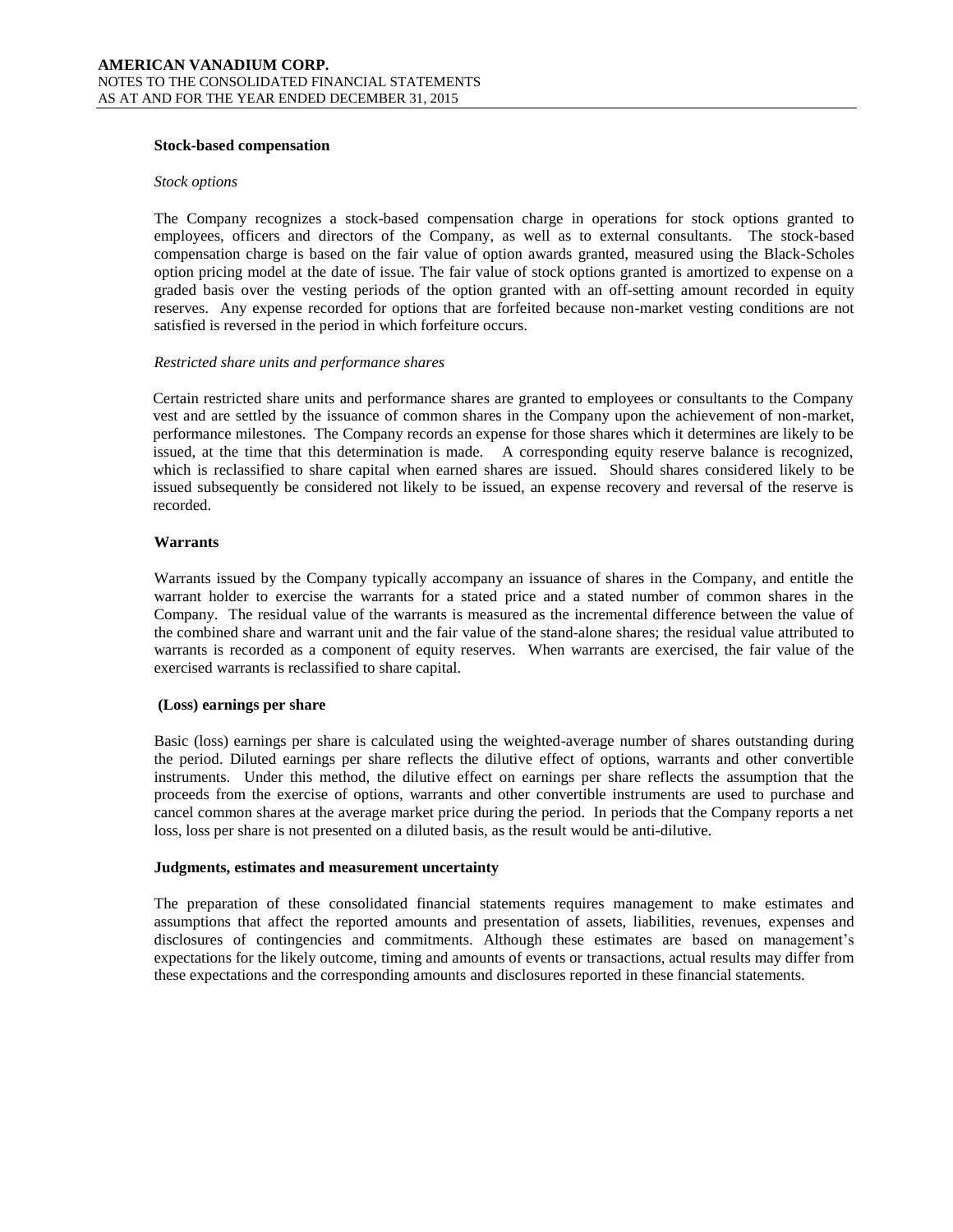Areas where management is required to make significant estimations or where measurements are uncertain are as follows:

#### i. Carrying value of mineral properties and equipment

The measurement, expected recovery and impairment of mineral properties and equipment are based on various judgments and estimates. For mineral properties, these include the technical and commercial feasibility of these properties, which incorporates various assumptions for mineral reserves, future mineral prices, and operating and capital expenditures for the properties. For equipment, such judgments and estimates include the useful lives of the assets, and the likely cash flows or commercial benefit such assets are likely to generate.

In addition to these factors, the carrying value and potential for impairment of mineral properties and equipment, also depends on management's expectation for the likely outcome of a property or use of an asset, which itself is dependent on factors such as availability of financing, obtaining regulatory approvals, and availability of buyers for the Company's mineral or other products.

Should there be differences between actual and anticipated mineral reserves, mineral revenues and costs, or should the Company no longer have the intention, resources, requisite approvals or customer base to develop or otherwise realize value from a mineral property or equipment, impairments may be recognized. If impairment factors which result in an impairment being recorded become favourable, a reversal on impairment may occur.

## ii. Reclamation provision

The Company records a reclamation provision for the discounted present value of expected future expenditures, if any, required to environmentally reclaim its mineral properties. The measurement of this provision, if one exists, is based on estimates for the amounts and timing of future cash flows. Differences between actual cash flows and those estimated could result in the reclamation provision being over or understated.

#### iii. Taxation

Tax provisions are recognized to the extent that it is probable that there will be a future outflow of funds to a taxation authority. Such provisions often require judgment on the treatment of certain taxation matters that may not have been reported or assessed by the taxation authority at the date of these financial statements. Differences in judgment by the taxation authority could result in changes to actual taxes payable by the Company.

Deferred tax assets are recognized to the extent that it is probable that certain taxable losses or deferred expenditures will be utilized by the Company to reduce future taxes payable. The amount of deferred tax assets recognized, if any, is based on objective evidence that the Company will generate sufficient future taxable income to utilize these deferred assets, as well as the expected future tax rates that will apply to these assets. Changes to the Company's ability to generate sufficient taxable income or changes to enacted tax rates could result in the write-down of deferred tax assets, or the recognition of new deferred tax assets.

#### iv. Stock-based compensation

## iv.i. Stock options

The Company uses the Black-Scholes option pricing model to determine the fair value of stock options and standalone share purchase warrants granted. This model requires management to estimate the volatility of the Company's future share price, expected lives of stock options and warrants and future dividend yields. Consequently, there is significant measurement uncertainty in the stock-based compensation expense reported.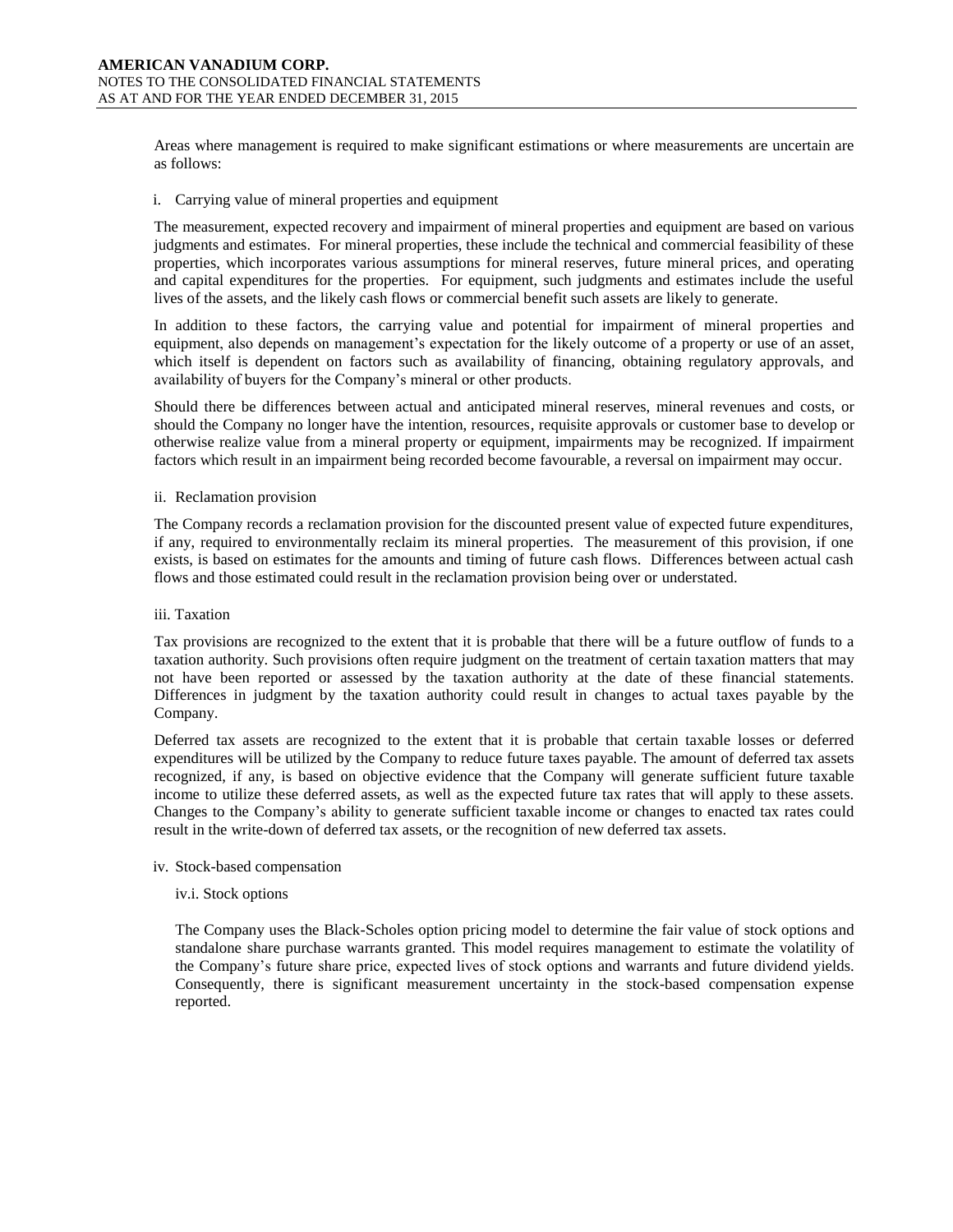iv.ii. Restricted share units and performance shares

The determination of whether or not the achievement of performance milestones for restricted share units and performance shares is likely requires management to consider factors such as the likelihood of an employee or consultant remaining with the Company until requisite performance is achieved as well as external factors such as government regulations, financial market developments and industry trends which influence the milestones. Additionally, factors internal to the Company, such as the financial and strategic support for the achievement of the milestone must be considered. This determination is subject to significant judgment and changes to any of these factors or management's interpretation thereof, may result in expenses being recognized or previously recognized expense being reversed.

## **Adoption of new IFRS**

The Company has applied the following new IFRS amendments starting January 1, 2015:

i. IFRS 3, Business Combinations

IFRS 3 was amended to provide clarification related to (i) contingent consideration in a business combination and (ii) scope exception for joint arrangements.

ii. IFRS 8, Operating Segments

IFRS 8 was amended to require (i) disclosure of judgments made by management in aggregating segments, and (ii) a reconciliation of segment assets to the entity's assets when segment assets are reported.

iii. IAS 16, Property, Plant and Equipment and IAS 38, Intangible Assets

IAS 16 was amended to classify how gross carrying amount and accumulated depreciation are treated where an entity uses the revaluation model.

iv. IAS 24, Related Party Transactions

IAS 24 was amended to (i) revise definition of "related party" to include an entity that provides key management personnel services to the reporting entity or its parent, and (ii) clarify related disclosure requirements.

The adoption of these amendments did not result in changes to amounts or note disclosures previously reported by the Company.

## **Future changes in accounting policies**

Certain new accounting standards and interpretations have been published that are not mandatory for the current reporting period. These standards are being assessed but are not expected to have a significant impact on the Company's consolidated financial statements:

i. IFRS 9, Financial Instruments

The IASB intends to replace IAS 39 – "*Financial Instruments: Recognition and Measurement*" in its entirety with IFRS 9 in three main phases. IFRS 9 will be the new standard for the financial reporting of financial instruments that is principles-based and less complex than IAS 39. IFRS 9 requires that all financial assets be classified and subsequently measured at amortized cost or at fair value based on the Company's business model for managing financial assets and the contractual cash flow characteristics of the financial assets. Financial liabilities are classified and subsequently measured at amortized cost except for financial liabilities classified as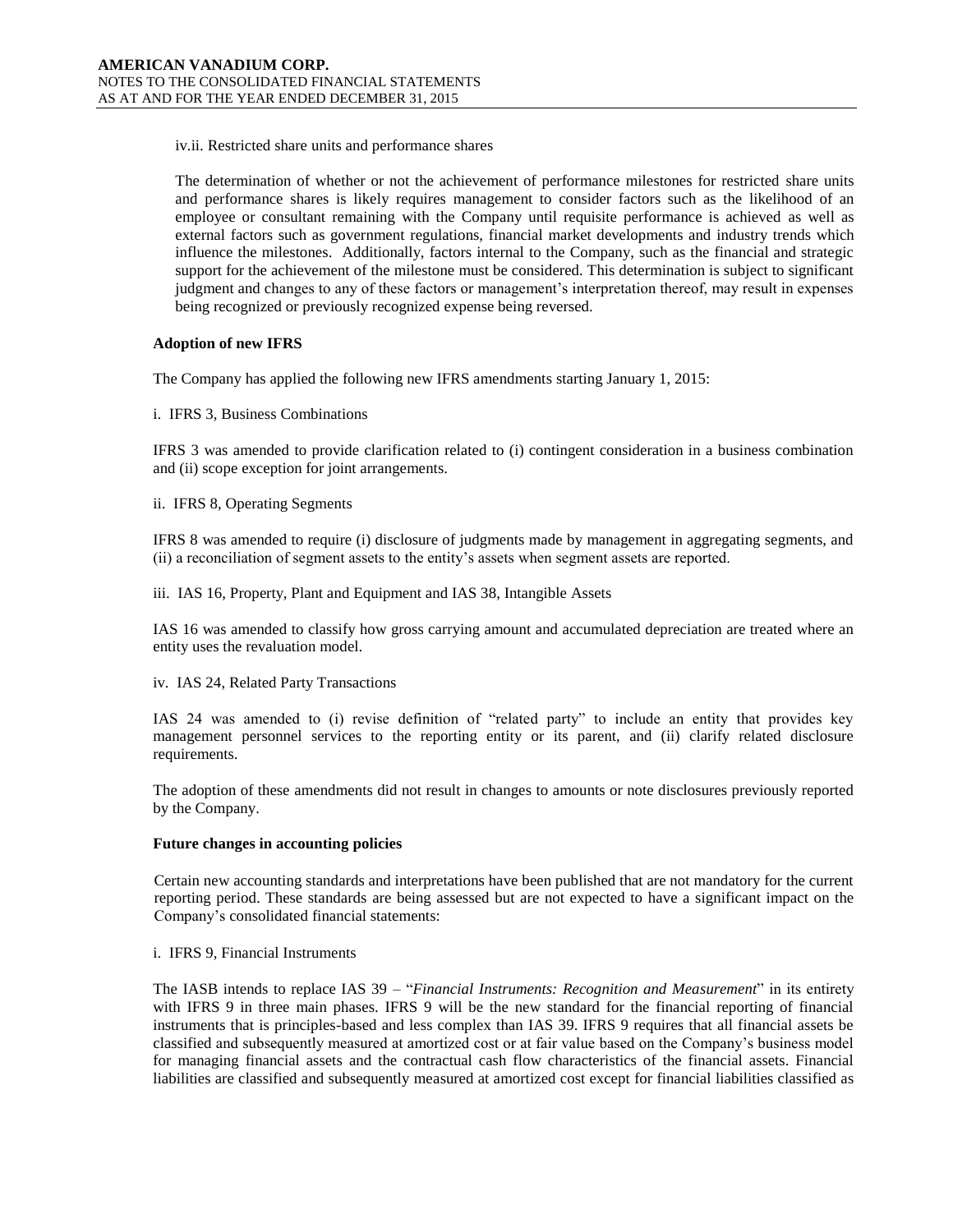at fair value through profit or loss, financial guarantees and certain other exceptions. IFRS 9 can currently be adopted voluntarily, but is mandatory for years beginning on or after January 1, 2018.

ii. IFRS 5, Non-current Assets Held for Sale and Discontinued Operations

IFRS 5 has been amended to add specific guidance in IFRS 5 for cases in which an entity reclassifies an asset from held for sale to held for distribution or vice versa and cases in which held-for-distribution accounting is discontinued. These amendments are effective for annual periods beginning January 1, 2016.

iii. IFRS 15, Revenue from Contracts with Customers

In May 2014, the IASB issued IFRS 15 – Revenue from Contracts with Customers ("IFRS 15") which supersedes IAS 11 – Construction Contracts, IAS 18 – Revenue, IFRIC 13 – Customer Loyalty Programmes, IFRIC 15 – Agreements for the Construction of Real Estate, IFRIC 18 – Transfers of Assets from Customers, and SIC 31 – Revenue – Barter Transactions Involving Advertising Services. IFRS 15 establishes a single fivestep model framework for determining the nature, amount, timing and uncertainty of revenue and cash flows arising from a contract with a customer. The standard is effective for annual periods beginning on or after January 1, 2017, with early adoption permitted.

## **4. PREPAID EXPENSES AND CELLCUBE UNITS**

Changes to the balance of prepaid expenses for the years ended December 31, 2015 and 2014 are as follows:

|                                                                 | Amount      |
|-----------------------------------------------------------------|-------------|
|                                                                 |             |
| Balance, December 31, 2013                                      | 123,101     |
| Advances towards future CellCube sales                          | 442,882     |
| Foreign exchange loss on advances towards future CellCube sales | (29,961)    |
| Impairment of advances towards future CellCube sales            | (412, 921)  |
| Net change in expense advances and rental and other deposits    | 8,358       |
| Balance, December 31, 2014                                      | 131.459     |
| Obligation towards future CellCube sales                        | 2,358,989   |
| Foreign exchange gain on advances towards future CellCube sales | 13,733      |
| Impairment of obligation towards future CellCube sales          | (2,372,722) |
| Net change in expense advances and rental and other deposits    | (125, 042)  |
| <b>Balance, December 31, 2015</b>                               | 6.417       |

During the year ended December 31, 2014, the Company made a \$338,512 non-refundable advance and accrued an additional \$104,370 as partial payments towards future CellCube sales. No sales occurred and the Company did not have the required capital to make the remaining payments for the CellCube units, and, as a result, the Company recorded an impairment of prepayments made or accrued which totalled \$412,921, net of a \$29,961 foreign exchange adjustment. Should the Company receive definitive purchase orders, obtain financing to meet any future payments, or find an alternative realization of value from these payments, a full or partial reversal of the impairment may be recorded in future periods.

During the year ended December 31, 2015, the Company cancelled an insurance policy and recovered a deposit for office rent that had been paid for or accrued for as at December 31, 2014, resulting in a combined \$64,788 reduction in the balance of prepaid expenses and deposits. Other changes to this balance are attributed to the amortization of insurance policies and the application of prepaid deposits against work performed in the period.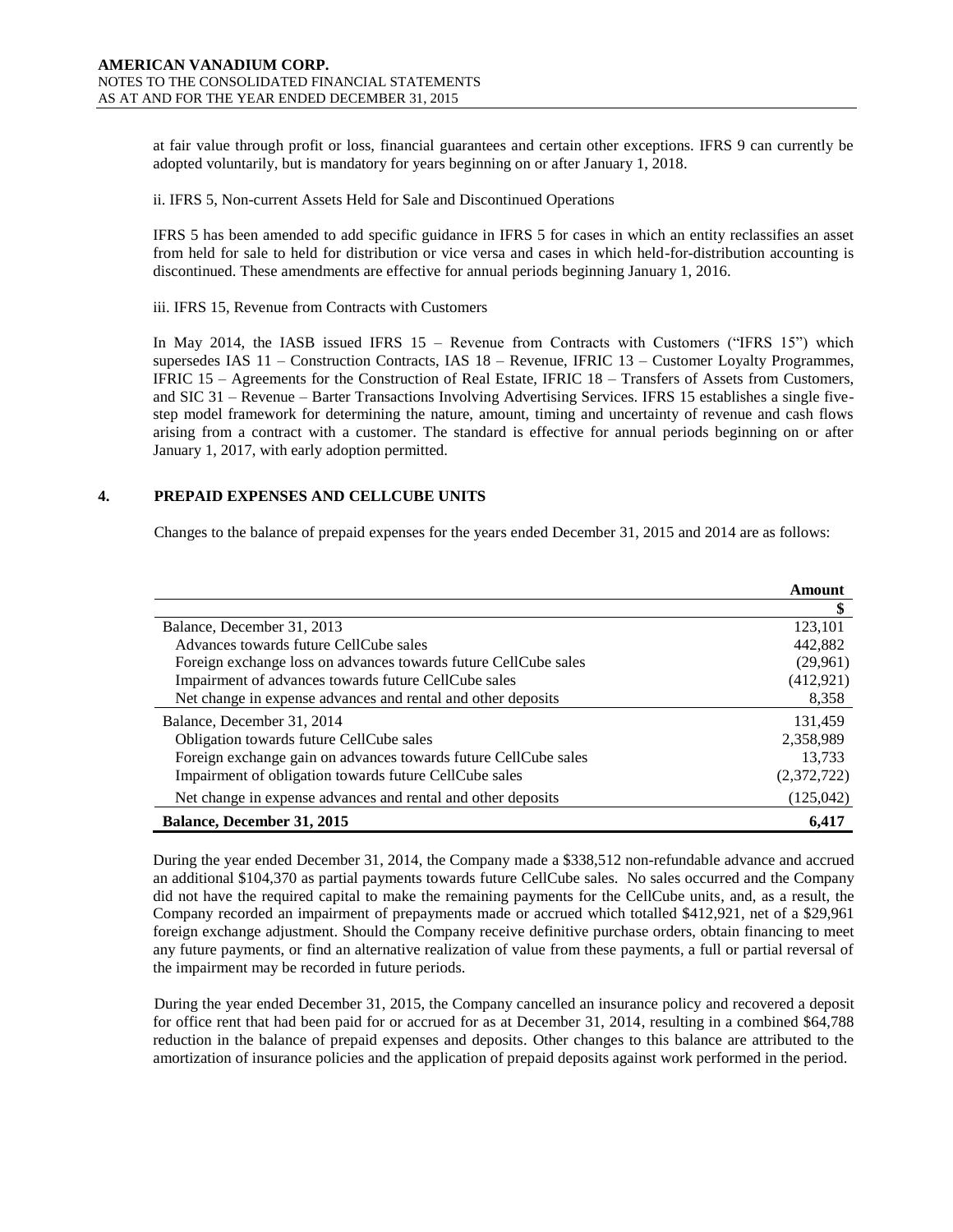In addition to these items, during the year ended December 31, 2015, the Company received notice that additional CellCube units were ready for dispatch, triggering a net accrual of \$2,358,989, for which an impairment charge has been recorded in the period. Should the Company receive definitive purchase orders, obtain financing to meet any future payments, or find an alternative realization of value from these payments, a full or partial reversal of the total incurred impairments of \$2,785,643 may be recorded in future periods.

## **5. EQUIPMENT AND DEPOSITS ON EQUIPMENT**

Changes to the Company's equipment balances are as follows:

|                                 | <b>Field</b> | <b>Office</b>    |                 |              |
|---------------------------------|--------------|------------------|-----------------|--------------|
|                                 | Equipment    | <b>Equipment</b> | <b>Vehicles</b> | <b>Total</b> |
|                                 |              |                  |                 | \$           |
| Cost                            |              |                  |                 |              |
| Balance, December 31, 2013      | 41,655       | 62,086           | 41,118          | 144,859      |
| Additions                       |              | 1,736            |                 | 1,736        |
| Balance, December 31, 2014      | 41,655       | 63,822           | 41,118          | 146,595      |
| Sale of equipment               |              | (2,933)          | (41, 118)       | (44, 051)    |
| Balance, December 31, 2015      | 41,655       | 60,889           |                 | 102,544      |
| <b>Accumulated amortization</b> |              |                  |                 |              |
| Balance, December 31, 2013      | 38,317       | 19,517           | 28,626          | 86,460       |
| Additions                       | 3,338        | 17,010           | 8,279           | 28,627       |
| Balance, December 31, 2014      | 41,655       | 36,527           | 36,905          | 115,087      |
| Sale of equipment               |              |                  | (36,905)        | (36,905)     |
| Additions                       |              | 24,362           |                 | 24,362       |
| Balance, December 31, 2015      | 41,655       | 60,889           |                 | 102,544      |
| <b>Carrying value</b>           |              |                  |                 |              |
| December 31, 2013               | 3,338        | 42,569           | 12,492          | 58,399       |
| December 31, 2014               |              | 27,295           | 4,213           | 31,508       |
| <b>December 31, 2015</b>        |              |                  |                 |              |

## *Deposits on equipment*

In addition to the equipment balances above, as at December 31, 2015, the Company had incurred a total of \$1,004,036 in non-refundable instalments towards CellCube units which were to be held by the Company for demonstration purposes, with the possibility of future resale as inventory, or as prepayments on future sales. As a result of insufficient capital to complete these demonstration projects and to meet final instalment payments required on the CellCube units, the Company recorded a \$1,004,036 impairment expense to the carrying value of these deposits in the year ended December 31, 2014. Should the Company obtain sufficient capital in the future in order to meet remaining payments for these units, or should alternative financial value from these deposits be realized, the impairment may be partially or fully reversed in future reporting periods.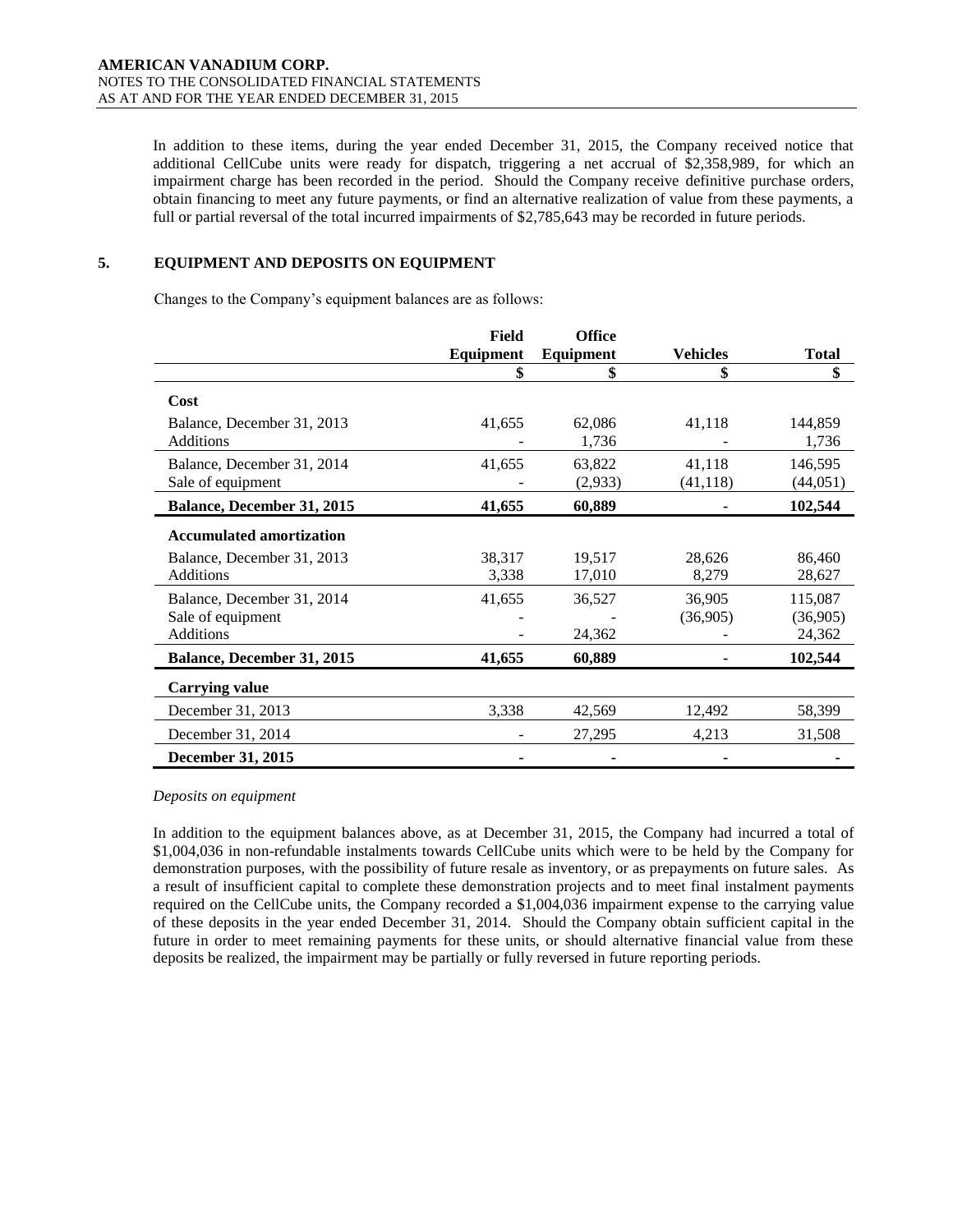## **6. MINERAL PROPERTIES**

#### **Summary of properties**

a) Gibellini Property, Nevada, U.S.

In March 2006, the Company entered into a Mineral Lease Agreement to acquire certain unpatented lode mining claims. The Company was required to pay quarterly lease fees of US\$30,000, with such payments being credited towards a net smelter royalty ("NSR") that would be triggered if production from the property was achieved. As of December 31, 2015, the Company has paid a total of US\$1,080,000 in these fees and owed an additional US\$120,000 for four lease payments, which is included in accounts payable and accrued liabilities. The lease agreement expired in March 2016.

In December 2006, the Company entered into a Mineral Lease Agreement to acquire additional unpatented lode mining claims, paying US\$9,000 upon the execution of the agreement. Additionally, the Company must pay an escalating series of annual lease payments, which had increased to US\$24,000 as of December 31, 2015. As of December 31, 2015, the Company has paid a total of US\$167,000 and owed US\$24,000 for one lease payment, which is included in accounts payable and accrued liabilities. The lease agreement expires in December 2016 unless renewed.

In April 2007, the Company entered into a Mineral Lease Agreement to acquire further unpatented lode mining claims, paying US\$10,000 upon the execution of the agreement and committing to annual lease payments of US\$15,000. In 2011, the Company acquired full ownership of these claims for a cash payment of US\$50,000 and the issuance of 25,000 of its common shares valued at \$33,750, in addition to US\$60,000 in cumulative annual payments made prior to acquisition, thereby eliminating future advance royalty payments. The Company is required to make annual payments to maintain these claims.

As at December 31, 2014, the Company had staked certain unpatented lode claims and placer claims. During the year ended December 31, 2015, the Company allowed certain of those claims considered non-core to lapse. As at December 31, 2015, the Company continues to hold its core claims in good standing, but the Company is required to make annual payments to maintain these claims.

As at December 31, 2014, the Company was party to an agreement for water rights, requiring an annual option payment of US\$125,000. During the year ended December 31, 2015, the Company terminated this agreement, without incurring further charges.

b) Del Rio Property, Nevada, U.S.

In 2010, the Company acquired a number of claims through the staking process. During the year ended December 31, 2015, the Company allowed certain non-core claims to lapse. As at December 31, 2015, the Company continues to hold its core claims in good standing, but the Company is required to make annual payments to maintain these claims.

c) Hot Creek Property, Nevada, U.S.

In 2010, the Company acquired certain claims through the staking process. During the year ended December 31, 2015, the Company allowed all of its Hot Creek claims to lapse.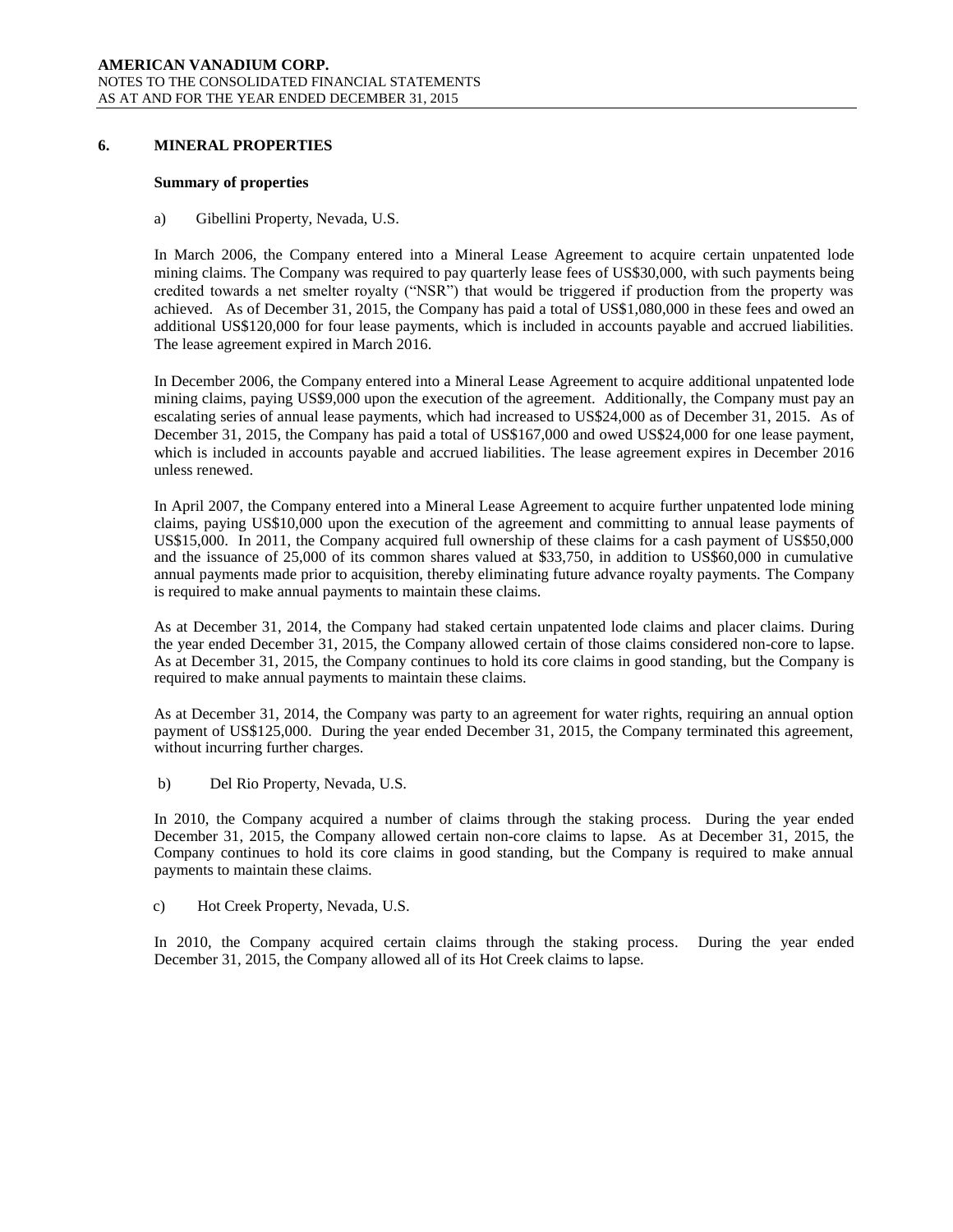## **Acquisition costs**

As at December 31, 2015 and prior periods, the carrying values of mineral properties were comprised solely of capitalized acquisition costs for mineral and related water rights. Changes to these carrying values are as follows:

|                                  | <b>Gibellini</b> | <b>Del Rio</b> | <b>Hot Creek</b> | <b>Total</b> |
|----------------------------------|------------------|----------------|------------------|--------------|
|                                  |                  |                |                  |              |
| As at December 31, 2013          | 1,868,430        | 39,683         | 9,171            | 1,917,284    |
| Additions                        | 236,279          |                |                  | 236,279      |
| Impairment of mineral properties | (2,063,074)      | (39, 683)      | (9,171)          | (2,111,928)  |
| As at December 31, 2014          | 41,635           |                |                  | 41,635       |
| Additions                        | 253,201          | ۰              |                  | 253,201      |
| Impairment of mineral properties | (294, 835)       | -              |                  | (294, 835)   |
| As at December 31, 2015          |                  |                |                  |              |

The Company has capitalized, rather than expensed, payments for mineral and related water rights on the basis that holding title to the related properties and water rights allows the Company to develop these properties in the future. Acquiring and maintaining title to mineral properties involves certain inherent risks due to difficulties in determining the validity of certain claims as well as the potential for problems arising from the frequently ambiguous conveyance history characteristic of many mineral properties.

## *Impairment of mineral properties*

During the year ended December 31, 2015, the Company recognized an impairment charge of \$294,835 (2014 - \$2,111,928) to the carrying value of its mineral properties. The assessment of the carrying value of these properties was generally triggered by unfavourable market conditions for exploration-stage companies. Owing to these market conditions, the Company does not have sufficient capital to fund metallurgical, permitting and other property initiatives, and has slowed these initiatives significantly throughout 2015.

Coupled with adverse financing conditions, which have led to reductions in exploration activities on the Company's mineral properties, market prices for vanadium have persisted at lower levels than those required for commercial production. As a result, the Company impaired its Gibellini property to a carrying value of \$1 as at December 31, 2015, and the Del Rio and Hot Creek properties have been previously impaired to \$nil carrying values.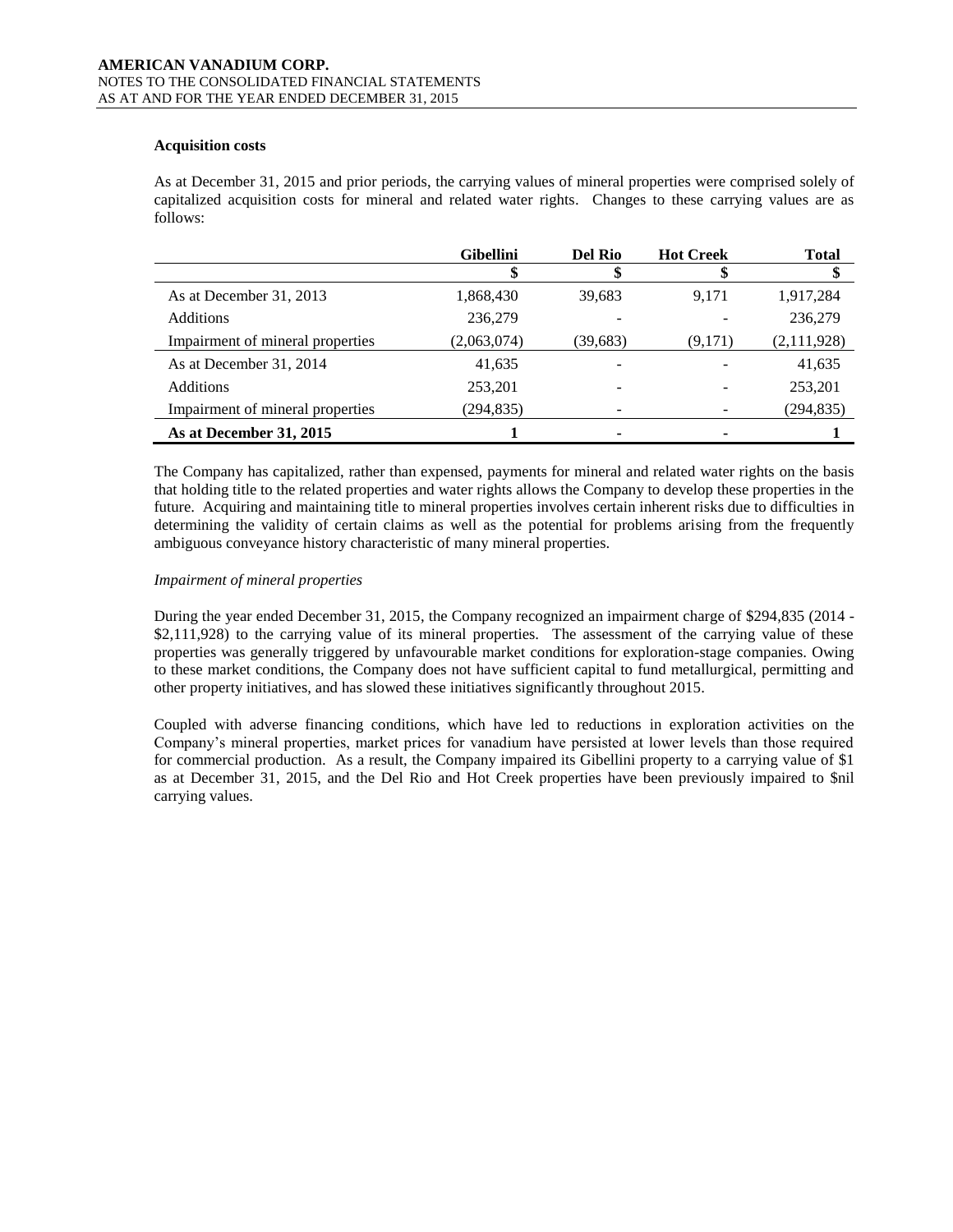## **Exploration and evaluation expenses**

During the year ended December 31, 2015, exploration and evaluation expenses incurred on the Company's mineral properties were as follows:

|                          | <b>Gibellini</b> | <b>Del Rio</b> | <b>Hot Creek</b> | <b>Total</b> |
|--------------------------|------------------|----------------|------------------|--------------|
|                          |                  |                |                  |              |
| Environmental permitting | 59,726           |                |                  | 59,726       |
| Metallurgy               | 54,807           |                |                  | 54,807       |
| General                  | 25,865           |                |                  | 25,865       |
| Labour and benefits      | 42,826           |                |                  | 42,826       |
| Satellite office         | 10.925           |                |                  | 10,925       |
| Property maintenance     | 59,408           | 797            |                  | 60,205       |
| Feasibility study        | 32,794           |                |                  | 32,794       |
|                          | 286,351          | 797            |                  | 287,148      |

During the year ended December 31, 2014, exploration and evaluation expenses incurred on the Company's mineral properties were as follows:

|                              | <b>Gibellini</b> | <b>Del Rio</b> | <b>Hot Creek</b> | <b>Total</b> |
|------------------------------|------------------|----------------|------------------|--------------|
|                              | \$               | J              |                  | \$           |
| Environmental permitting     | 851,951          |                |                  | 851,951      |
| Metallurgy                   | 748,022          |                |                  | 748,022      |
| Engineering, procurement and |                  |                |                  |              |
| construction management      | 252,752          |                |                  | 252,752      |
| General                      | 226,996          |                |                  | 226,996      |
| Geotechnical                 | 15,485           |                |                  | 15,485       |
| Labour and benefits          | 189,931          |                |                  | 189,931      |
| Leach pad design             | 94.576           |                |                  | 94.576       |
| Satellite office             | 103,300          |                |                  | 103,300      |
| Property maintenance         | 90.369           | 19,864         | 3.204            | 113,437      |
| Drilling and trenching       | 2,518            |                |                  | 2,518        |
| Feasibility study            | 39,153           |                |                  | 39,153       |
|                              | 2,615,053        | 19,864         | 3,204            | 2.638.121    |

## **7. SHAREHOLDER LOAN AND OTHER LIABILITIES**

In December 2015, the Company received \$200,000 from a shareholder of the Company under a promissory note that is payable on demand and which accrues interest at a rate of 1% per annum.

During the year ended December 31, 2015, the Company recognized a gain of \$73,942 from the write-off of an accrued liability as a result of a determination that the related obligation no longer exists. An expense for the obligation had been recorded in a prior period, so the write-off has accordingly been recorded in profit or loss.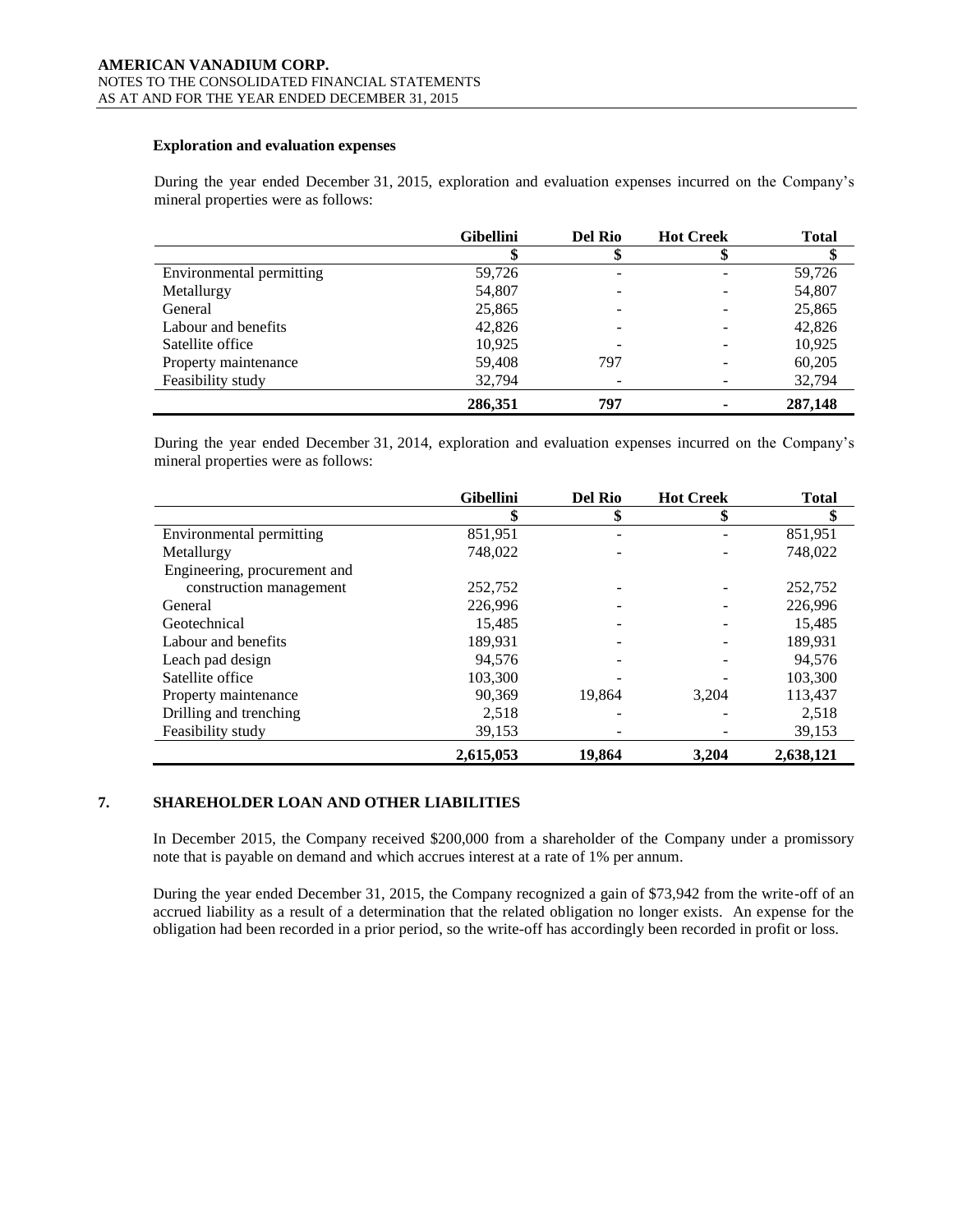## **8. SHAREHOLDERS' DEFICIENCY**

#### **Share capital**

#### *Authorized*

Unlimited number of common voting shares with no par value.

#### *Issued and outstanding*

|                                                                | Number of            |            |
|----------------------------------------------------------------|----------------------|------------|
|                                                                | <b>Common Shares</b> | Amount     |
|                                                                |                      |            |
| Outstanding, December 31, 2013                                 | 47,170,198           | 24,097,538 |
| Issued through private placements, net of share issuance costs | 16,060,000           | 5,710,958  |
| Issuance of bonus shares and performance shares                | 620,000              | 282,375    |
| Issued on exercise of warrants                                 | 13,800               | 9,674      |
| Outstanding, December 31, 2014                                 | 63,863,998           | 30,100,545 |
| Issued through private placements, net of share issuance costs | 3.014.285            | 202,100    |
| Issued to settle accounts payable                              | 919.407              | 64.358     |
| Issued to settle mineral property claims                       | 418.423              | 29,290     |
| Issued on contract termination                                 | 30,000               | 2,400      |
| Outstanding, December 31, 2015                                 | 68.246.113           | 30,398,693 |

#### *Private placements*

On March 6, 2014, the Company completed the first tranche of a non-brokered private placement of 10,000,000 common share units at a price of \$0.40 per unit for gross proceeds of \$4,000,000. Each unit consisted of one common share and one-half of one common share purchase warrant. Each whole common share purchase warrant entitled the holder to purchase an additional common share at a price of \$0.60 until March 6, 2016. The full value of these units is attributed to the value of the common shares. Transaction costs for this tranche, which include legal and other fees, totalled \$84,629.

On May 8, 2014, the Company completed the second tranche of the private placement for an additional 2,500,000 common share units at a price of \$0.40 per unit for gross proceeds of \$1,000,000. Each unit consisted of one common share and one-half of one common share purchase warrant. Each whole common share purchase warrant for the second tranche entitles the holder to purchase an additional common share at a price of \$0.60 until May 8, 2016. The full value of these units is attributed to the value of the common shares. An additional 93,375 agents' warrants with a fair value of \$12,043 were granted to agents for the second tranche. Transaction costs for this tranche, which include the value of agents' warrants, finder's fees, legal fees, and exchange and other fees, totalled \$87,251.

On December 30, 2014, the Company completed a non-brokered private placement of 3,560,000 common share units at a price of \$0.25 per unit for gross proceeds of \$890,000. Each unit consisted of one common share and one-half of one common share purchase warrant. Each whole common share purchase warrant entitles the holder to purchase an additional common share at a price of \$0.40 until December 30, 2016. The full value of these units is attributed to the value of the common shares. An additional 7,200 agent's warrants were issued as part of this private placement with a fair value of \$161. Transaction costs for the private placement, which include cash commissions, and legal and other fees, totalled \$7,161.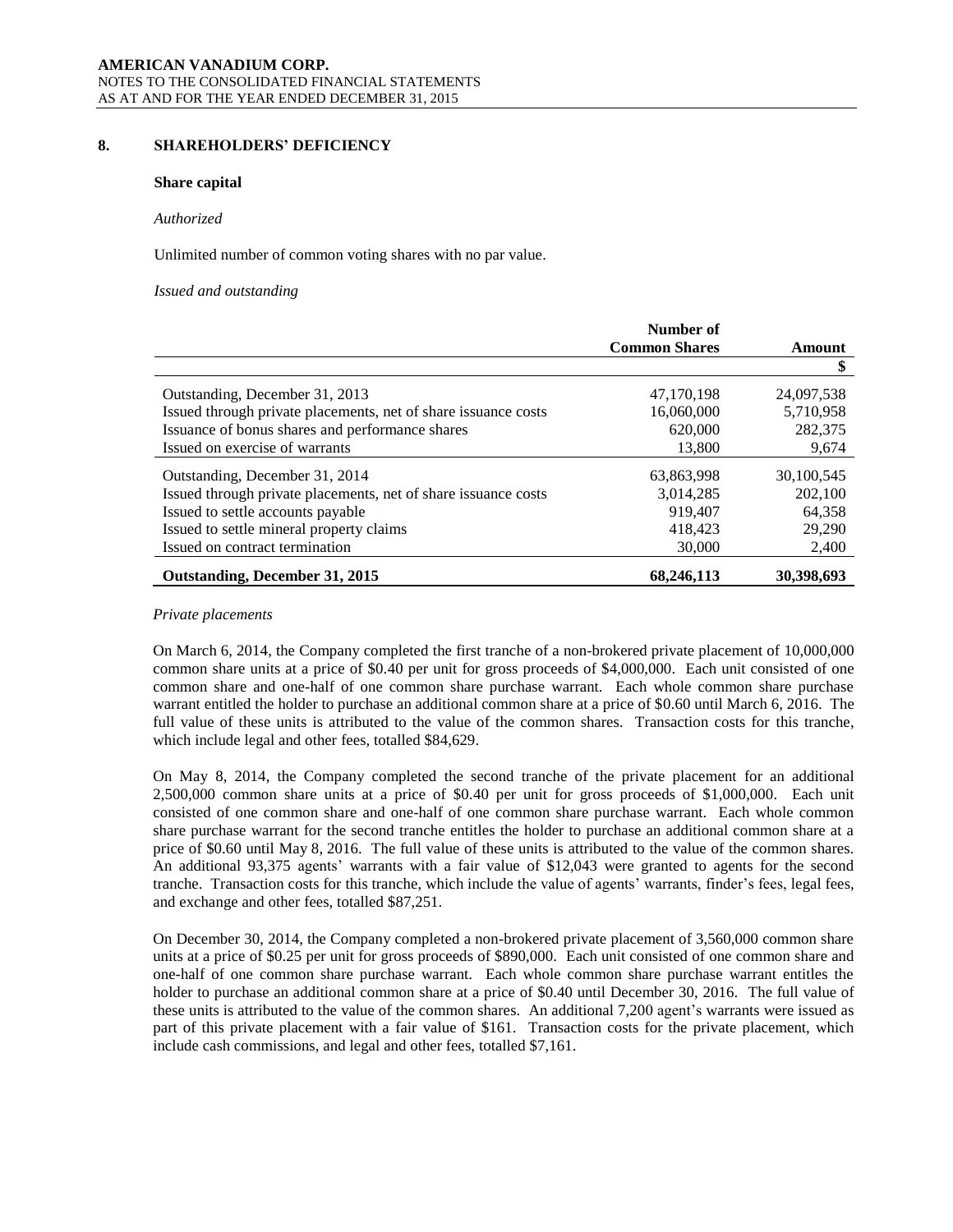On April 23, 2015, the Company completed a non-brokered private placement of 3,014,285 common share units at a price of \$0.07 per unit for gross proceeds of \$211,000. Each unit consisted of one common share and onehalf of one common share purchase warrant. The full value of these units is attributed to the value of the common shares. Each whole common share purchase warrant entitled the holder to purchase an additional common share at a price of \$0.12 until April 23, 2016. An additional 15,000 agent's warrants were issued as part of this private placement with a fair value of \$245. Transaction costs for the private placement, which include legal and other fees, totalled \$8,655.

In April and May 2015, the Company issued 30,000 shares valued at \$2,400 (\$0.08 per share) to a consultant on the termination of a consulting agreement and settled \$93,648 in accounts payable and outstanding mineral leases through the issuance of 1,337,830 shares at a fair value of \$0.07 per share.

As at December 31, 2015, the Company had received proceeds of \$64,427 for shares that had not yet been issued. Subsequent to December 31, 2015, the Company completed a non-brokered private placement of 805,332 common share units at a price of \$0.08 per unit for gross proceeds of \$64,427. Each unit consists of one common share and one common share purchase warrant. Each common share purchase warrant entitles the holder to purchase an additional common share at a price of \$0.10 until January 20, 2018.

## *Restricted share units ("RSUs")*

The Company has an RSU plan, adopted in fiscal 2013, allowing the Board of Directors of the Company, at its discretion and in accordance with the requirements of the Exchange, to grant to directors, officers, employees and consultants to the Company, non-transferable RSUs. Upon meeting certain operational milestones or other vesting conditions, the RSUs will be exchanged for common shares in the Company for the recipient's benefit. RSUs will expire three years from grant if performance-based vesting conditions are not met.

The maximum number of RSUs that can be issued under the RSU plan is 3,500,000 and the combined maximum number of common shares issuable under the RSU and stock options plans shall not exceed a rolling 10% of the Company's issued and outstanding number of common shares. The Company may grant, subject to Exchange approval, compensatory shares or RSUs outside the RSU plan, which may have different characteristics than those permitted by the plan.

As at December 31, 2014, the Company had 200,000 RSUs outstanding under the RSU plan, none of which had vested. In the year ended December 31, 2015, these RSUs were cancelled upon the termination of the related employment agreement. Consequently, no RSUs are outstanding as at December 31, 2015.

## *Bonus and performance shares*

Subject to any required shareholder or regulatory approvals, the Company may, outside the RSU plan, grant bonus or performance shares to employees or consultants. These shares may be issued unconditionally ("Bonus Shares"), or may be issued subject to meeting certain performance or retention criteria ("Performance Shares"). For Bonus Shares, an expense is recorded on their grant date equivalent to the prevailing fair market value of the shares. For Performance Shares, an expense is recorded for the grant date fair market value those shares expected to be earned, which is recognized rateably over their anticipated vesting period. The expense recognized for Performance Shares and Bonus Shares results in a corresponding increase to the Company's equity reserves, which is then reclassified to share capital on actual issuance of the related earned shares.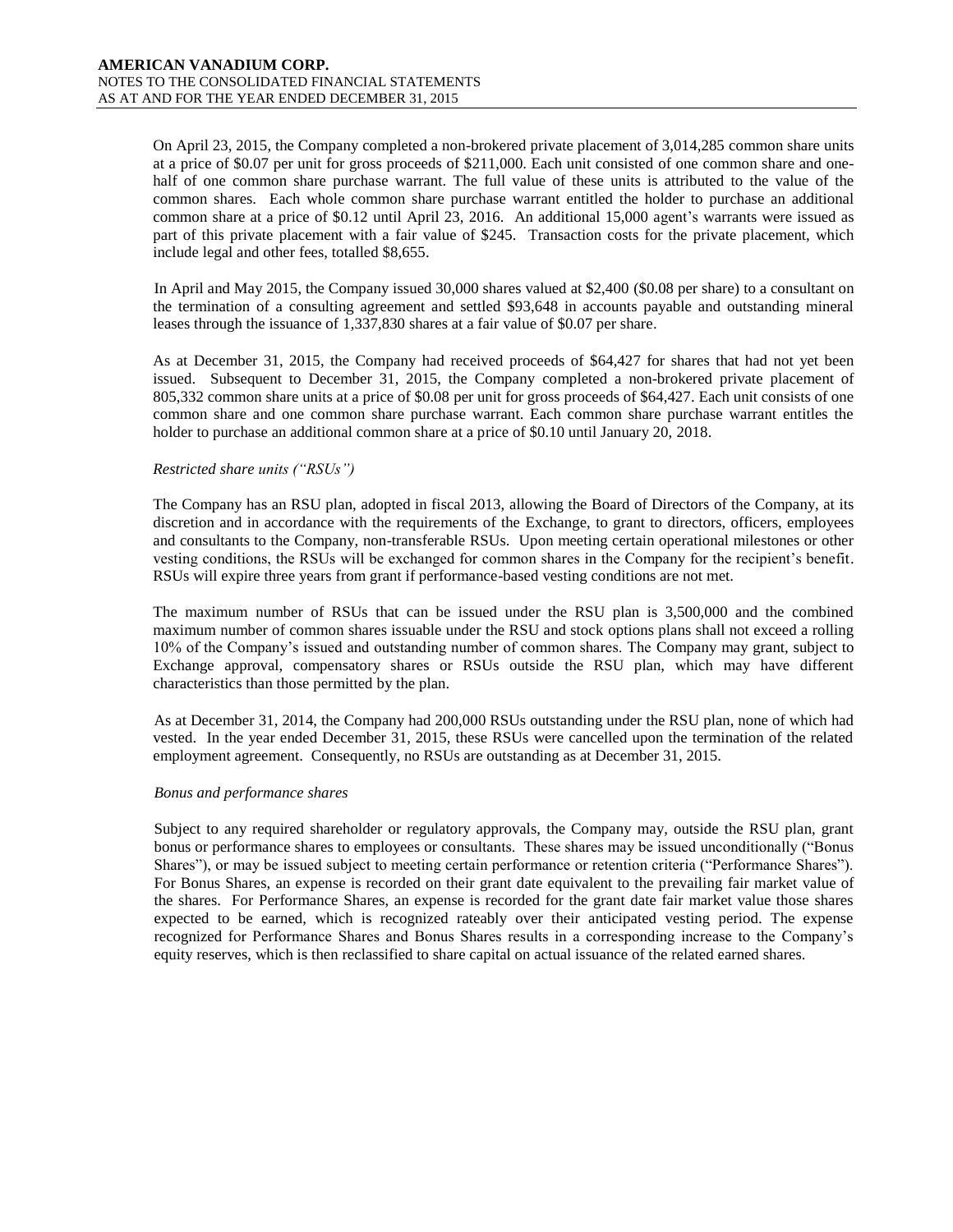Changes to the balances of Bonus and Performance Shares are as follows:

|                                | Number of<br><b>Shares</b> |
|--------------------------------|----------------------------|
| Outstanding, December 31, 2013 | 960,000                    |
| Share awards granted           | 410,000                    |
| Shares issued                  | (620,000)                  |
| Outstanding, December 31, 2014 | 750,000                    |
| Share awards cancelled         | (750,000)                  |
| Outstanding, December 31, 2015 |                            |

As at December 31, 2014, there were 750,000 Performance Shares outstanding whose release was subject to certain performance or retention conditions being fulfilled. The Company recognized an expense of \$105,637 for the year ended December 31, 2014, with the same amount being recorded in equity reserves as at December 31, 2014 related to those shares which were considered highly likely to vest.

During the year ended December 31, 2015, all 750,000 Performance Shares were cancelled upon the termination of certain employment and consulting agreement. As a result, the Company recorded a reversal \$112,216 of stock-based compensation expenses previously recorded for these Performance Shares in the year ended December 31, 2015.

Subsequent to December 31, 2015, the Company issued 200,000 Bonus Shares to a consultant of the company for services provided.

## **Warrants**

Changes to the balance of warrants outstanding are as follows:

|                                               |                 | Weighted              | Weighted          |
|-----------------------------------------------|-----------------|-----------------------|-------------------|
|                                               | Number of       | Average               | Average           |
|                                               | <b>Warrants</b> | <b>Exercise Price</b> | <b>Fair Value</b> |
|                                               |                 | S                     | S                 |
| Outstanding, December 31, 2013                | 14, 157, 415    | 0.76                  | 0.04              |
| Warrants expired                              | (8,273,715)     | 0.74                  | 0.06              |
| Warrants issued as part of common share units | 8,030,000       | 0.56                  | 0.00              |
| Warrants issued as agents' and finders' fees  | 100,575         | 0.59                  | 0.12              |
| Warrants exercised                            | (13,800)        | 0.60                  | 0.09              |
| Outstanding, December 31, 2014                | 14,000,475      | 0.66                  | 0.00              |
| Warrants expired                              | (5,869,900)     | 0.80                  | 0.01              |
| Warrants issued as part of common share units | 1,507,143       | 0.12                  | 0.00              |
| Warrants issued as agents' and finders' fees  | 15,000          | 0.12                  | 0.02              |
| Outstanding, December 31, 2015                | 9,652,718       | 0.49                  | 0.00              |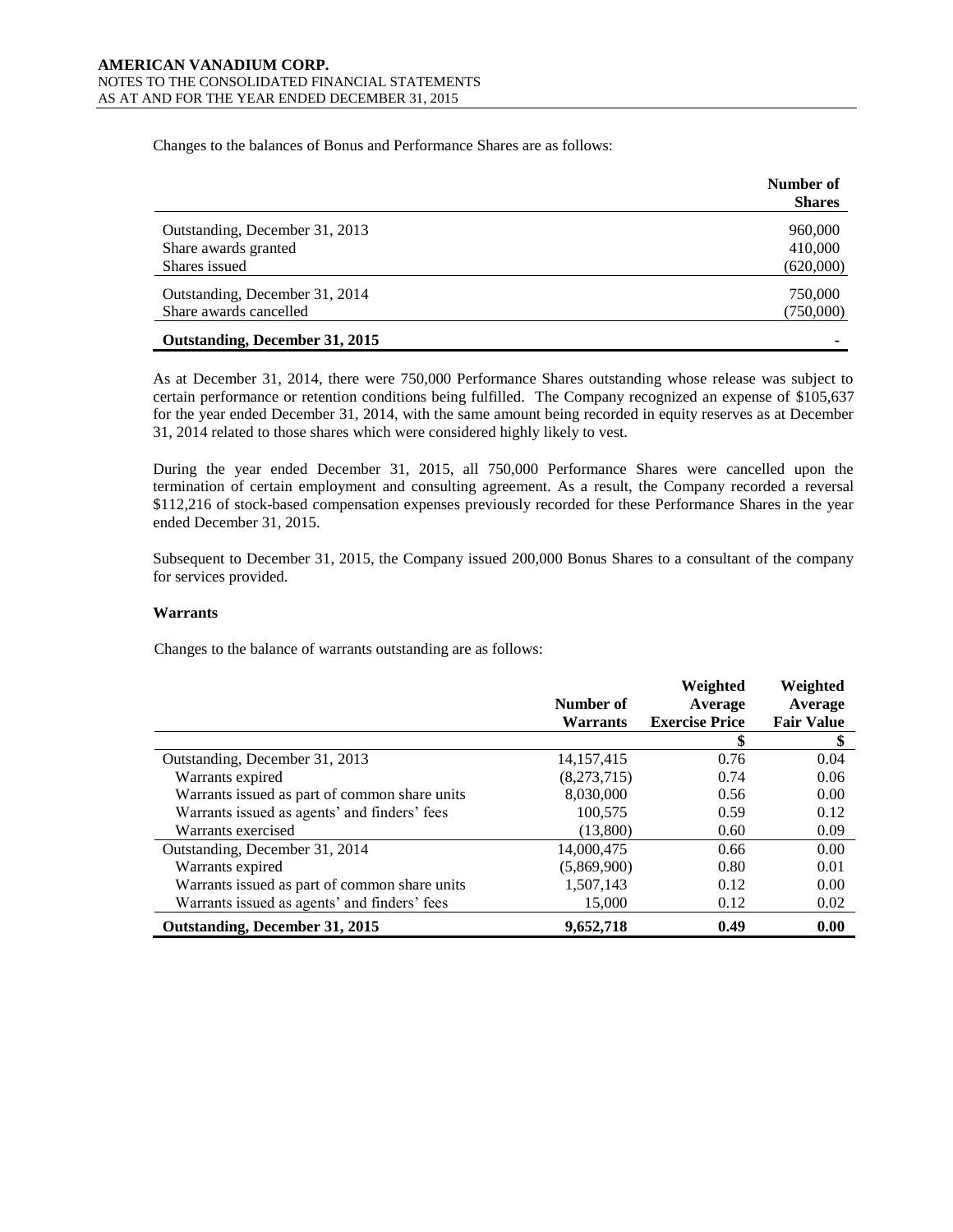The fair value of agent's and finder's warrants issued on a stand-alone basis is determined using the Black-Scholes option-pricing model. Inputs to the Black-Scholes model for these warrants are as follows:

|                                 | For the year ended<br>December 31, 2015 | For the year ended<br>December 31, 2014 |
|---------------------------------|-----------------------------------------|-----------------------------------------|
| Risk-free interest rate         | $0.66\%$                                | 1.06%                                   |
| Dividend yield                  | $0\%$                                   | 0%                                      |
| Expected stock price volatility | 92.36%                                  | 64.46%                                  |
| Expected life                   | $1.00$ vear                             | $1.17$ years                            |

The following warrants were outstanding and exercisable as at December 31, 2015:

|                    |                       | Number of              |
|--------------------|-----------------------|------------------------|
|                    |                       | <b>Warrants</b>        |
|                    |                       | <b>Outstanding and</b> |
| <b>Expiry date</b> | <b>Exercise Price</b> | <b>Exercisable</b>     |
|                    |                       |                        |
| March 6, 2016*     | 0.60                  | 5,000,000              |
| April 23, 2016*    | 0.12                  | 1,522,143              |
| May 8, 2016        | 0.60                  | 1,343,375              |
| December 30, 2016  | 0.40                  | 1,787,200              |
|                    |                       | 9,652,718              |

\* Subsequent to December 31, 2015, these warrants expired unexercised.

## **Stock options**

The Company adopted an incentive stock option plan which provides that the Board of Directors of the Company may from time to time, in its discretion, and in accordance with the requirements of the Exchange, grant to directors, officers, employees and technical consultants to the Company, non-transferable options to purchase common shares, provided that the number of common shares reserved for issuance will not exceed 10% of the issued and outstanding common shares. Such options will be exercisable for a period of up to five years from the date of grant. Vesting terms are determined by the Board of Directors at the time of grant.

During the year ended December 31, 2015, the Company recorded \$77,831 (2014 - \$329,701) in stock-based compensation expense for the value of stock options vested. An offsetting amount has been recorded in equity reserves.

Stock option transactions and the number of stock options outstanding are summarized as follows:

|                                | Number of<br><b>Stock Options</b> | Weighted<br>Average<br><b>Exercise</b><br><b>Price</b> | Weighted<br>Average<br><b>Fair Value</b> |
|--------------------------------|-----------------------------------|--------------------------------------------------------|------------------------------------------|
|                                |                                   | \$                                                     | \$                                       |
| Outstanding, December 31, 2013 | 3,889,250                         | 0.73                                                   | 0.45                                     |
| Options granted                | 1,080,000                         | 0.60                                                   | 0.23                                     |
| Options cancelled or forfeited | (756, 750)                        | 1.14                                                   | 0.77                                     |
| Outstanding, December 31, 2014 | 4,212,500                         | 0.62                                                   | 0.33                                     |
| Options granted                | 3,102,500                         | 0.10                                                   | 0.02                                     |
| Options expired                | (1,065,000)                       | 0.42                                                   | 0.31                                     |
| Options cancelled or forfeited | (2,495,000)                       | 0.64                                                   | 0.35                                     |
| Outstanding, December 31, 2015 | 3,755,000                         | 0.24                                                   | 0.09                                     |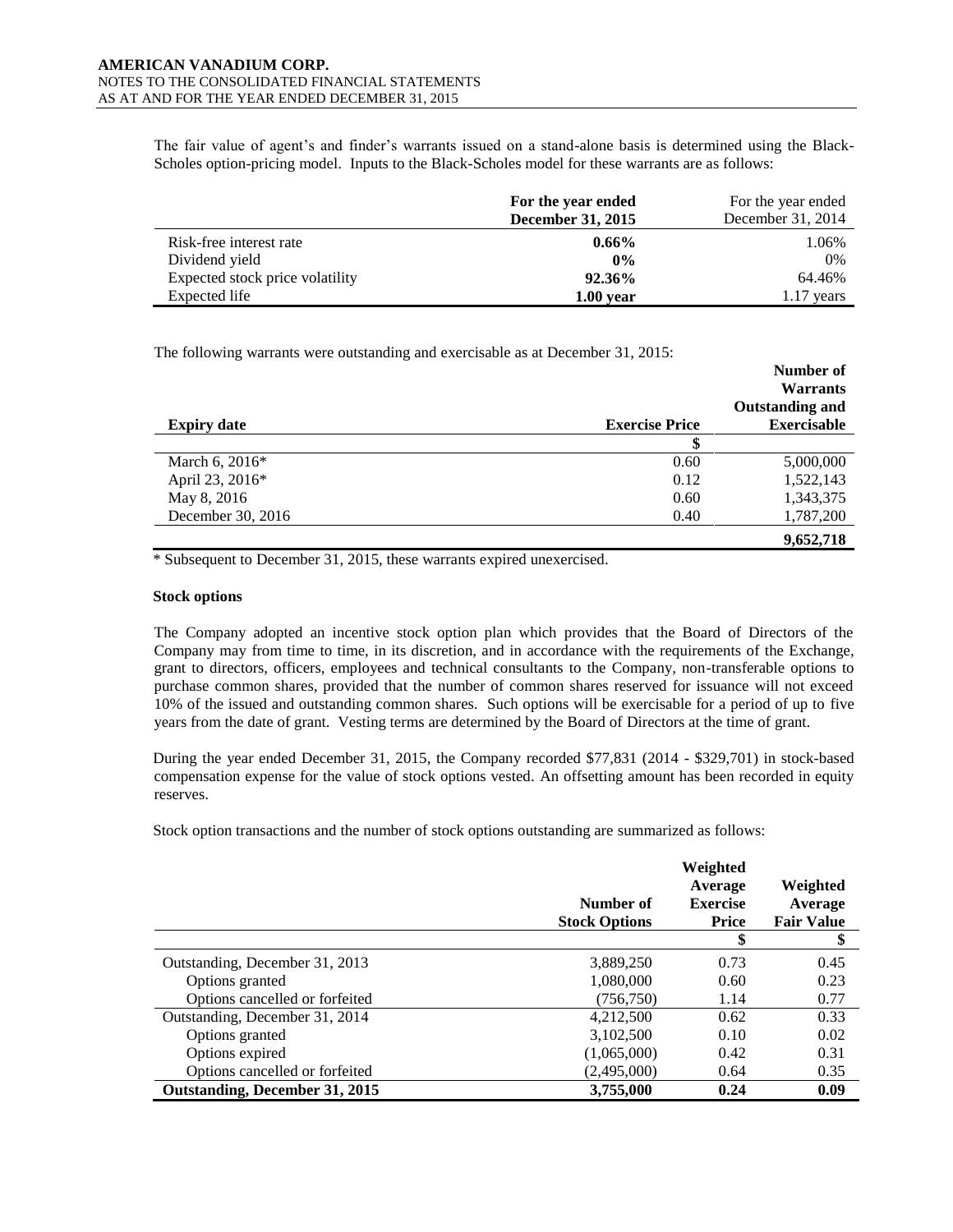The fair values of the stock options granted during the years ended December 31, 2015 and December 31, 2014 were estimated using the Black-Scholes option pricing model. The weighted average assumptions used in the pricing model for these options are as follows:

|                                 | For the year ended<br><b>December 31, 2015</b> | For the year ended<br>December 31, 2014 |
|---------------------------------|------------------------------------------------|-----------------------------------------|
| Risk-free interest rate         | $0.57\%$                                       | 1.16%                                   |
| Dividend yield                  | $0\%$                                          | 0%                                      |
| Expected stock price volatility | 82.15%                                         | 80.20%                                  |
| Expected forfeiture rate        | 18.27%                                         | 16.63%                                  |
| Expected life                   | $2.63$ years                                   | 2.96 years                              |

The following incentive stock options were outstanding and exercisable at December 31, 2015:

|                    |                       | <b>Number of Options</b> | Number of<br><b>Options</b> |
|--------------------|-----------------------|--------------------------|-----------------------------|
| <b>Expiry date</b> | <b>Exercise Price</b> | Outstanding              | <b>Exercisable</b>          |
|                    | \$                    |                          |                             |
| February 6, 2017   | 0.77                  | 40,000                   | 40,000                      |
| June 15, 2017      | 0.74                  | 100,000                  | 100,000                     |
| November 4, 2018   | 0.10                  | 67,500                   | 67,500                      |
| November 4, 2018   | 0.60                  | 395,000                  | 395,000                     |
| December 2, 2018   | 0.10                  | 40,000                   | 40,000                      |
| April 29, 2019     | 0.10                  | 110,000                  | 110,000                     |
| May 30, 2019       | 0.60                  | 250,000                  | 250,000                     |
| July 10, 2019      | 0.60                  | 200,000                  | 200,000                     |
| April 16, 2020     | 0.10                  | 2,432,500                | 2,232,500                   |
| May 6, 2020        | 0.10                  | 95,000                   | 71,250                      |
| June 8, 2020       | 0.10                  | 25,000                   | 18,750                      |
|                    |                       | 3,755,000                | 3,525,000                   |

## **9. RELATED PARTY TRANSACTIONS**

During the year ended December 31, 2015, a \$78,000 (2014 - \$78,000) expense was recorded for office facilities, corporate and administrative services provided by Earlston Management Corp. ("Earlston"), a company with officers and directors in common with Company. Additionally, \$41,000, recorded as share issuance costs, was paid to Earlston for fees related to a private placement of common shares in the year ended December 31, 2014. No such fee was paid during the year ended December 31, 2015. As at December 31, 2015, \$96,445 is included in accounts payable and accrued liabilities (December 31, 2014 - \$22,276) for amounts owing to Earlston.

Included in prepaid expenses as at December 31, 2015 is \$nil (December 31, 2014 - \$10,000) advanced to Bill Radvak, the Chief Executive Officer of the Company for corporate expenses to be incurred on the Company's behalf. Included in accounts payable and accrued liabilities as at December 31, 2015 is \$145,000 (December 31, 2014 - \$nil) owing to this officer for salaries and benefits and \$20,371 (December 31, 2014 - \$8,193) for travel expense claims.

Included in accounts payable and accrued liabilities as at December 31, 2015 is \$19,800 (December 31, 2014 - \$12,600) owing to Mike Doyle, the former Executive VP, Operations; and \$nil (December 31, 2014 - \$5,996) owing to Ron Espell, the former VP, Environmental.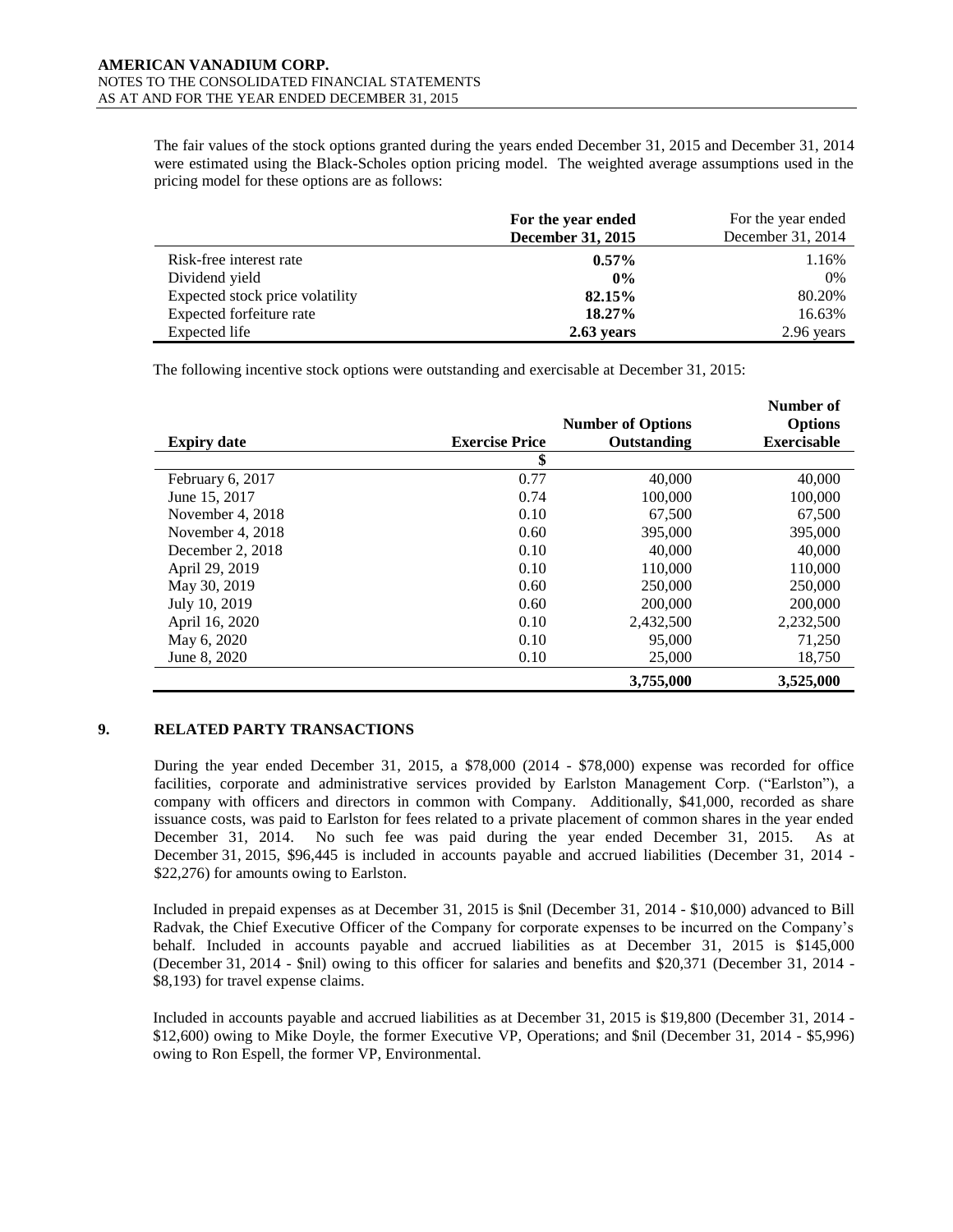During the year ended December 31, 2014, a \$60,000 expense was recorded for consulting services provided by Cansource International Enterprises Inc., a company jointly controlled by Ron MacDonald, a former director of the Company. No such amounts were incurred for the year ended December 31, 2015.

In addition to the aforementioned related party transactions, salaries and benefits and other compensation earned directly by key members, being the Company's management and directors are as follows:

|                                     | <b>For the Year Ended</b><br>December 31, 2015 | For the Year Ended<br>December 31, 2014 |
|-------------------------------------|------------------------------------------------|-----------------------------------------|
|                                     |                                                |                                         |
| Salaries and benefits               | 242,520                                        | 481,600                                 |
| Consulting fees                     | 9.207                                          | 179,572                                 |
| Stock-based compensation recognized | 92.617                                         | 226,592                                 |
| Total compensation                  | 344, 344                                       | 887,764                                 |

## **10. SEGMENTED INFORMATION**

The Company operated in two reportable segments during the years ended December 31, 2015 and 2014:

- 1. Mineral property acquisition and exploration, which includes assets and expenses related to the Company's mineral properties; and
- 2. The sale of CellCube energy storage systems, which includes the purchase of demonstration systems, sales and marketing costs and related labour.

These segments are managed separately and have distinct assets, expenses and staff and a break-down of the Company's operating segments, is as follows:

|                                     | <b>Net Loss and Comprehensive Loss*</b>  |                   |  |
|-------------------------------------|------------------------------------------|-------------------|--|
|                                     | For the Year Ended<br>For the Year Ended |                   |  |
|                                     | December 31, 2015                        | December 31, 2014 |  |
|                                     |                                          |                   |  |
| Mineral acquisition and exploration | 581,983                                  | 4,750,047         |  |
| CellCube energy storage systems     | 2,372,722                                | 1,551,499         |  |
| General corporate                   | 917,748                                  | 4,261,995         |  |
| Total                               | 3,872,453                                | 10,563,541        |  |

\* Neither operating segment has earned any revenues as of December 31, 2015, so net loss and comprehensive loss includes only segment expenses. Expenses for mineral acquisition and exploration for include the exploration and evaluation expenses as well as impairments and write-offs of mineral properties, the deferred engineering management deposit and water rights. Expenses for the CellCube energy storage segment includes expenses for CellCube demonstration and impairments on advances towards future CellCube sales, equipment and deposits on equipment.

|                                     | Non-current, Non-financial Assets as at |        |  |
|-------------------------------------|-----------------------------------------|--------|--|
|                                     | December 31<br>December 31              |        |  |
|                                     | 2015                                    | 2014   |  |
|                                     |                                         |        |  |
| Mineral acquisition and exploration |                                         | 41,637 |  |
| General corporate                   | ۰                                       | 31,508 |  |
| Total                               |                                         | 73.145 |  |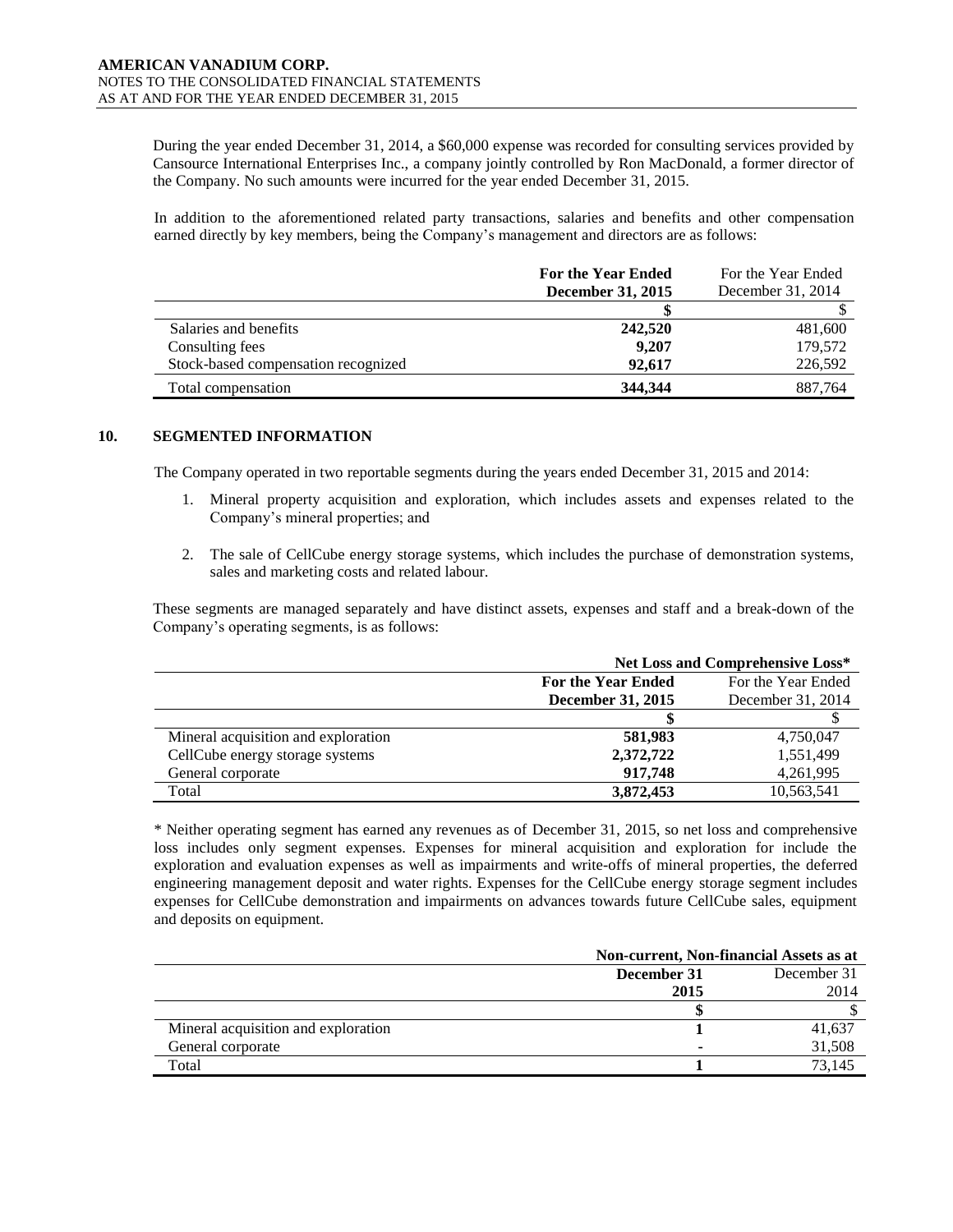## **11. INCOME TAXES**

A reconciliation of income taxes at statutory rates with the reported taxes is as follows:

|                                                       | For the year ended<br><b>December 31, 2015</b> | For the year ended<br>December 31, 2014 |
|-------------------------------------------------------|------------------------------------------------|-----------------------------------------|
|                                                       |                                                | S                                       |
| Net loss                                              | (3,872,453)                                    | (10, 563, 541)                          |
| Expected income tax (recovery) at statutory tax rates | (1,007,000)                                    | (2,747,000)                             |
| Change in statutory, foreign tax, foreign exchange    |                                                |                                         |
| rates and other                                       | (1,149,000)                                    | (1,053,000)                             |
| Permanent differences                                 | 95,000                                         | 517,000                                 |
| Share issue costs                                     | (2,000)                                        | (43,000)                                |
| Changes in unrecognized deductible temporary          |                                                |                                         |
| differences                                           | 2,063,000                                      | 3,326,000                               |
| Total income tax recovery                             |                                                |                                         |

The significant components of the Company's deferred tax assets that have not been included on the consolidated statement of financial position are as follows:

|                                    | December 31<br>2015 | December 31<br>2014 |
|------------------------------------|---------------------|---------------------|
|                                    |                     |                     |
| Deferred tax assets:               |                     |                     |
| Mineral properties                 | 5,532,000           | 5,481,000           |
| Equipment                          | 21,000              | 14,000              |
| Share issue costs                  | 62,000              | 125,000             |
| Non-capital losses                 | 7,319,000           | 5,251,000           |
| Total deferred tax assets          | 12,934,000          | 10,871,000          |
| Deferred tax assets not recognized | (12, 934, 000)      | (10, 871, 000)      |
| Net deferred tax assets            | ۰                   |                     |

The significant components of the Company's temporary differences, unused tax credits and unused tax losses that have not been included on the consolidated statements of financial position are as follows:

|                    | December 31 | <b>Expiry Date</b> | December 31 | <b>Expiry Date</b> |
|--------------------|-------------|--------------------|-------------|--------------------|
|                    | 2015        | Range              | 2014        | Range              |
|                    |             |                    |             |                    |
| Mineral properties | 16,272,000  | No expiry date     | 16,121,000  | No expiry date     |
| Equipment          | 72,000      | No expiry date     | 46,000      | No expiry date     |
| Share issue costs  | 237,000     | 2035-2039          | 482,000     | 2035-2038          |
| Non-capital losses | 24,733,000  | 2027-2035          | 17,844,000  | 2027-2034          |

Tax attributes are subject to review, and potential adjustment, by tax authorities.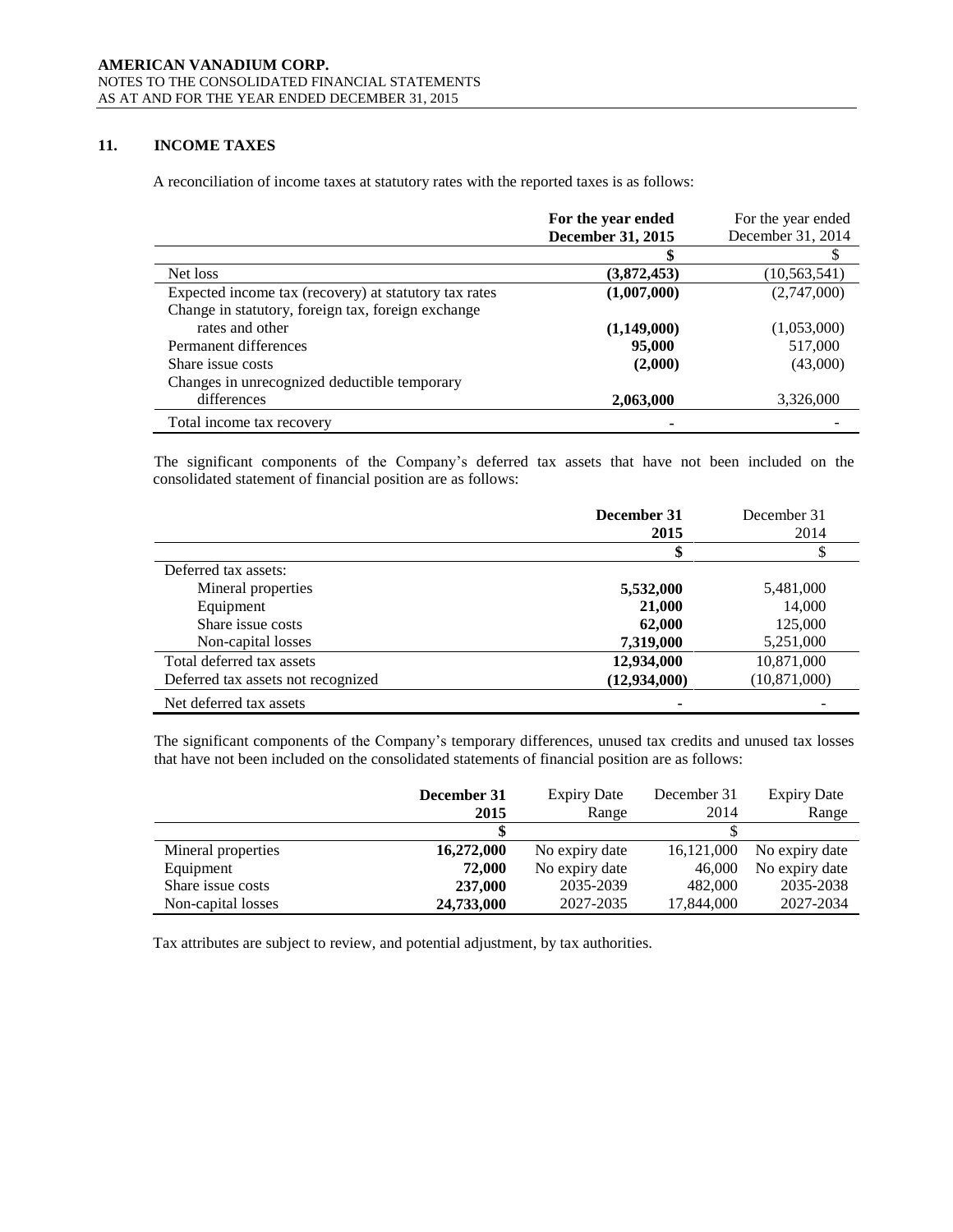## **12. FINANCIAL INSTRUMENTS AND RISK MANAGEMENT**

As at December 31, 2015, the Company's financial instruments comprise cash, amounts receivable, reclamation deposits, accounts payable and accrued liabilities and a shareholder loan. With the exception of cash, all financial instruments held by the Company are measured at amortized cost. The fair values of these financial instruments approximate their carrying value due to their short-term maturities. Fair values of financial instruments are classified in a fair value hierarchy based on the inputs used to determine fair values. The levels of the fair value hierarchy are as follows:

- Level 1 Unadjusted quoted prices in active markets for identical assets or liabilities;
- Level 2 Inputs other than quoted prices that are observable for the asset or liability either directly or indirectly; and
- Level 3 Inputs that are not based on observable market data.

Financial instruments measured at fair value on the balance sheet are summarized in levels of fair value hierarchy as follows:

|      | $_{\alpha \text{val}}$ 1    | $\alpha$ vel 7 | <b>Avel</b> |
|------|-----------------------------|----------------|-------------|
|      |                             | æ<br>w         |             |
| Cash | $\sim$<br>$\Omega$<br>100.U |                |             |

The Company's financial instruments are exposed to certain financial risks, including currency risk, credit risk, liquidity risk and interest rate risk.

## *Currency risk*

A portion of the Company's expenses are incurred in United States dollars and financial instrument balances are held in this currency. A significant change in the currency exchange rates between the Canadian dollar relative to the United States dollar could have a negative effect on the Company's results of operations, financial position or cash flows.

As at December 31, 2015, the Company held US\$1,317,862, in net financial liabilities denominated in United States dollars. A prolonged 10% increase (decrease) in the value of the Canadian dollar compared with the United States dollar would result in a \$182,392 foreign exchange gain (loss) based on United States dollar denominated net financial liabilities as at December 31, 2015. The Company has not hedged its exposure to currency fluctuations as at December 31, 2015

As at December 31, 2015, the Company's net financial liabilities included accounts held in European Euros totalling  $\epsilon$ 2,041,992. A prolonged 10% increase (decrease) in the value of the Canadian dollar compared with the Euro would result in a \$309,288 foreign exchange gain (loss) based on Euro denominated net financial liabilities as at December 31, 2015.

## *Credit risk*

Credit risk is the risk of an unexpected loss if a customer or third party to a financial instrument fails to meet its contractual obligations. The Company's credit risk is primarily attributable to its cash and amounts receivable. The Company limits exposure to credit risk by maintaining its cash with large financial institutions. The Company does not have cash that is invested in asset backed commercial paper.